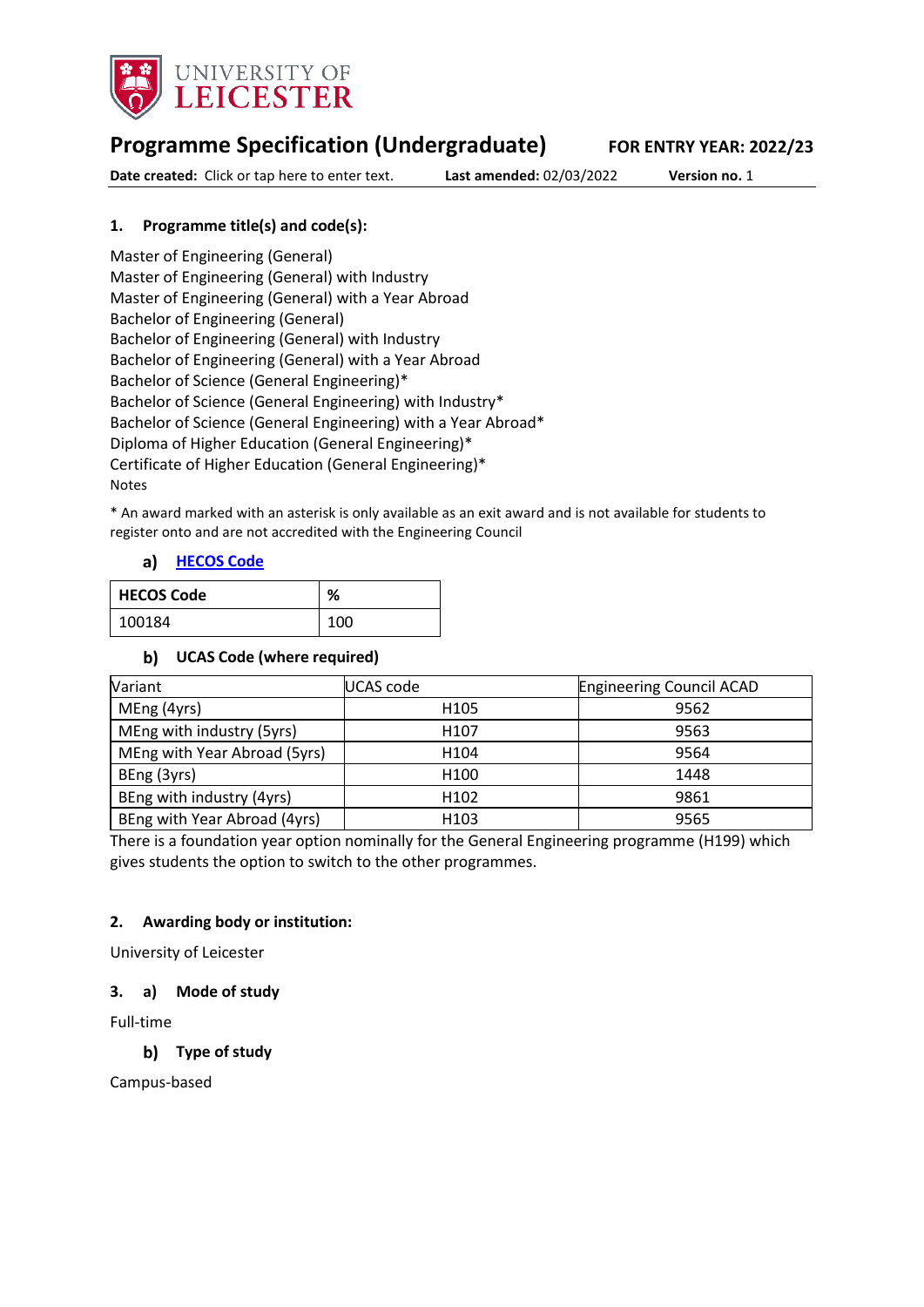# **4. Registration periods:**

# **MEng**

The normal period of registration is four years

The maximum period of registration six years

## **BEng**

The normal period of registration is three years

The maximum period of registration five years

*The 'with a Year in Industry' and 'with a Year Abroad' options of each degree would add one year to the normal and maximum periods of registration listed above.*

## **5. Typical entry requirements**

MEng. Typical offer: AAB normally including Mathematics and a physical science or equivalent non- A- level qualifications.

BEng. Typical offer: ABB normally including Mathematics and a Physical science or equivalent non- A- level qualifications.

*For Foundation Year Variant:* A level: BBB or points equivalent from best three A levels. Typically in subjects outside of the 'usual' A levels expected by the department. BTEC Diploma: DDM in appropriate subject area. Access to HE courses in Science and Engineering: 45 L3 credits, including 30 at Distinction and remaining L3 credits at least at Merit.

**For the aims, learning outcomes and application criteria for the GCSA Year Abroad please see** <https://le.ac.uk/study/undergraduates/courses/abroad>

## **6. Accreditation of Prior Learning**

APL will not be accepted for exemptions from individual modules, however may be considered f or direct entry to year 2, on a case by case and subject to the general provisions of the University APL policy.

*For Foundation Year Variant:* n/a

## **7. Programme aims**

All the variants of the programmes aim to satisfy the criteria of the accrediting engineering institutions. These are based on the Engineering Council's Accreditation of Higher Education Programmes (AHEP) learning outcomes. These are defined in 6 overarching outcomes:

- Science and Mathematics (SM),
- Engineering Analysis (EA),
- Design (D),
- Economic, Legal, social, ethical and environmental context (EL)
- Engineering Practice (P)
- Additional General Skills (G).

Programme-level Intended Learning Outcomes for the degrees programmes are mapped, using the shorthand codes above, to these overarching outcomes in section 9 - Programme Outcomes below. Each of these overarching outcomes is divided into a maximum of 11 specific outcomes (e.g. P1 –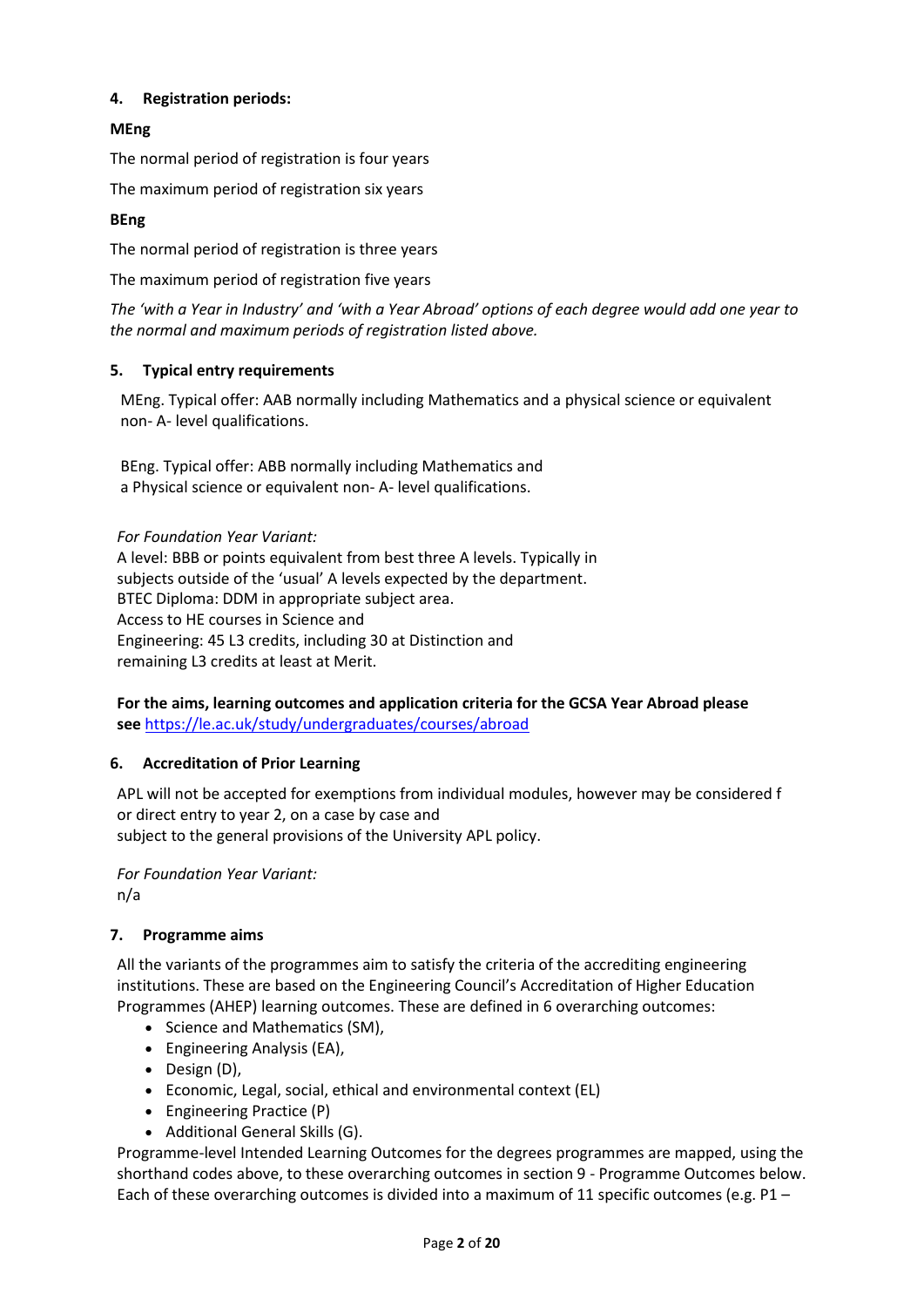P11). These are mapped to module-level Intended Learning Outcomes and assessment elements, and are detailed in the module specifications.

The BEng programmes aim to:

1. provide a curriculum that is enjoyable and motivating and which creates enthusiasm for engineering through the challenge of responding to interesting engineering problems; 2. provide students with the breadth of understanding in relevant science and mathematics to allow analysis and design of electro-mechanical engineering systems that improve quality of life through being able to integrate knowledge from other engineering disciplines.

3. develop students' knowledge and understanding of the tools and techniques used for modelling, analysis, design and control of complex electro-mechanical engineering systems; 4. develop students' detailed knowledge and understanding of engineering applications used in research and engineering industries;

5. cultivate the synergy between teaching and research; and

6. foster students' independent learning and organisational skills.

Additionally, the MEng programmes aim to meet the needs of the appropriate professional instituti ons and satisfy the educational requirements for registration by the Engineering Council at CEng level. The MEng programmes aim to develop greater depth and breadth of knowledge and the ability to apply methods critically and in ambiguous situations, to optimise new and developing engineering technology, to identify projects and technical potential and to lead engineering activities and teams by managing technical and commercial risks and through change.

For the "with Industry" variant only, these additional programme aims apply:

- Prepare students for career and training opportunities which relates to their degree in both the private and public sectors, and voluntary organisations.
- Construct effective applications for placement opportunities
- Provide students the opportunity to recognise suitable plans for transitioning into the workplace

For the "with Year Abroad" variant only, these additional programme aims apply:

• provide students with the opportunity to spend one year studying out of the UK to gain an international perspective on their discipline and experience of living and study in a different culture and possibly improve their language skills.

### **8. Reference points used to inform the programme specification**

- QAA Benchmarking Statement
- Framework for Higher Education Qualifications (FHEQ)
- UK Quality Code for Higher Education
- University Learnin[g Strategy](https://www2.le.ac.uk/offices/sas2/quality/learnteach)
- [University Assessment Strategy](https://www2.le.ac.uk/offices/sas2/quality/learnteach)
- University of Leicester Periodic Developmental Review Report
- External Examiners' reports (annual)
- United Nations Education for Sustainable Development Goals
- Student Destinations Data
- Engineering Accreditation Board (EAB) Bachelors and Integrated Masters Degree Learning Outcomes (AHEP 3rd Edition)
- UK-SPEC (UK Standard for Professional Engineering Competence)
- Engineering Council Compensation and Condonement requirements November 2018.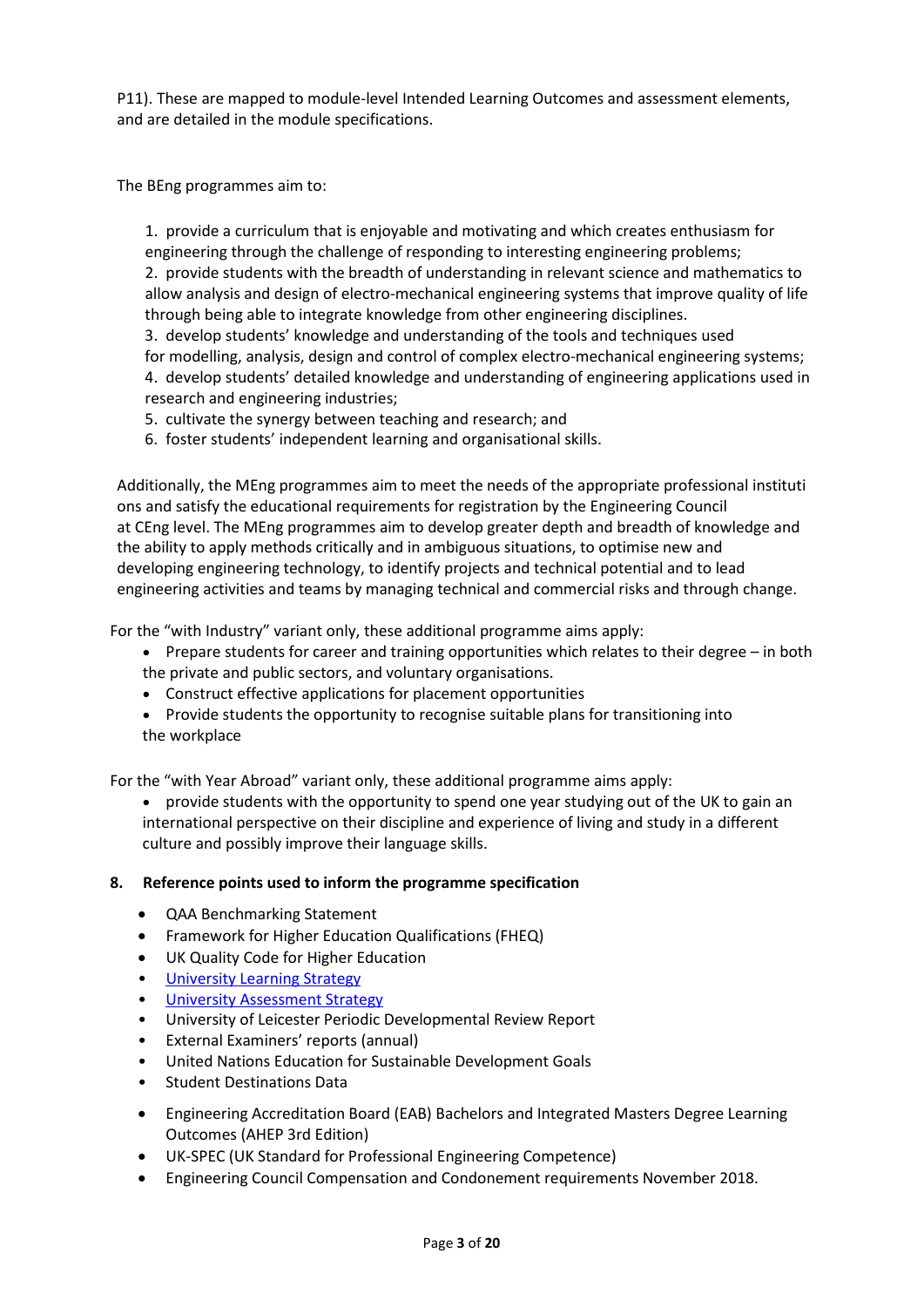## **9. Programme Outcomes**

Unless otherwise stated, programme outcomes apply to all awards specified in 1. Programme title(s).

# **Discipline specific knowledge and competencies**

i) Mastery of an appropriate body of knowledge

| <b>Intended Learning Outcomes</b>                                                                                                                                                                                                                                                                                                                                                                                                  | <b>Teaching and Learning Methods</b>                                                                                           | <b>How Demonstrated?</b>                                                                                                                                                                                        |
|------------------------------------------------------------------------------------------------------------------------------------------------------------------------------------------------------------------------------------------------------------------------------------------------------------------------------------------------------------------------------------------------------------------------------------|--------------------------------------------------------------------------------------------------------------------------------|-----------------------------------------------------------------------------------------------------------------------------------------------------------------------------------------------------------------|
| Demonstrate knowledge of the scientific<br>and mathematical principles and<br>techniques applicable to<br>engineering, drawn equally from<br>electrical and mechanical subjects,<br>which may include mechanics and<br>materials, dynamics and<br>fluid mechanics, electronics and<br>power systems, communications and<br>signal processing (SM).                                                                                 | Lectures, tutorials, seminars,<br>laboratory practicals, directed reading,<br>independent research, resource-based<br>learning | Examinations, laboratory<br>reports, seminar<br>presentations, contributions<br>to discussions, problem-<br>based exercises, design<br>tasks, simulation exercises,<br>group projects,<br>independent projects. |
| [MEng only] Demonstrate a<br>comprehensive and critical knowledge<br>of current and developing scientific and<br>mathematical principles in related<br>engineering disciplines, which may<br>include aerospace systems,<br>advanced topics in fluid mechanics,<br>advanced topics in solid mechanics,<br>control and signal processing,<br>electronically controlled drives, radio<br>and digital communications<br>systems. (SM). | Lectures, tutorials, seminars,<br>laboratory practicals, directed reading,<br>independent research, resource-based<br>learning | Examinations, laboratory<br>reports, seminar<br>presentations, contributions<br>to discussions, problem-<br>based exercises, design<br>tasks, simulation exercises,<br>group projects,<br>independent projects. |

# ii) Understanding and application of key concepts and techniques

| <b>Intended Learning</b>                                                                                                                                                                                                                                                   | <b>Teaching and Learning Methods</b>                                                                        | <b>How Demonstrated?</b>                                                                                                                                                                                 |
|----------------------------------------------------------------------------------------------------------------------------------------------------------------------------------------------------------------------------------------------------------------------------|-------------------------------------------------------------------------------------------------------------|----------------------------------------------------------------------------------------------------------------------------------------------------------------------------------------------------------|
| <b>Outcomes</b><br>Demonstrate knowledge,<br>understanding and application of<br>appropriate mathematical,<br>computational techniques and<br>scientific principles and methods<br>for modelling and<br>analysing electro-<br>mechanical engineering<br>problems (SM, EA). | Lectures, tutorials, surgeries<br>problem solving classes<br>computer practical classes, example<br>sheets. | Examinations, laboratory reports,<br>seminar presentations, contributions<br>to discussions, problem-based<br>exercises, design tasks, simulation<br>exercises, group projects, independent<br>projects. |
| Demonstrate knowledge and<br>understanding of the design<br>process and design<br>methodologies used in the<br>discipline (D).                                                                                                                                             | Lectures, tutorials, surgeries<br>problem solving classes, independent<br>research, project supervision.    | Examinations, laboratory reports,<br>seminar presentations, contributions<br>to discussions, problem-based<br>exercises, design tasks, simulation<br>exercises, group projects, independent<br>projects. |
| Demonstrate knowledge and<br>understanding of management,<br>business practices and industrial<br>standards that influence an<br>engineer's work (EL).                                                                                                                     | Lectures, tutorials, independent<br>research, project supervision, work<br>placement.                       | Examinations, laboratory reports,<br>seminar presentations, contributions<br>to discussions, problem-based<br>exercises, design tasks, simulation<br>exercises, group projects, independent<br>projects. |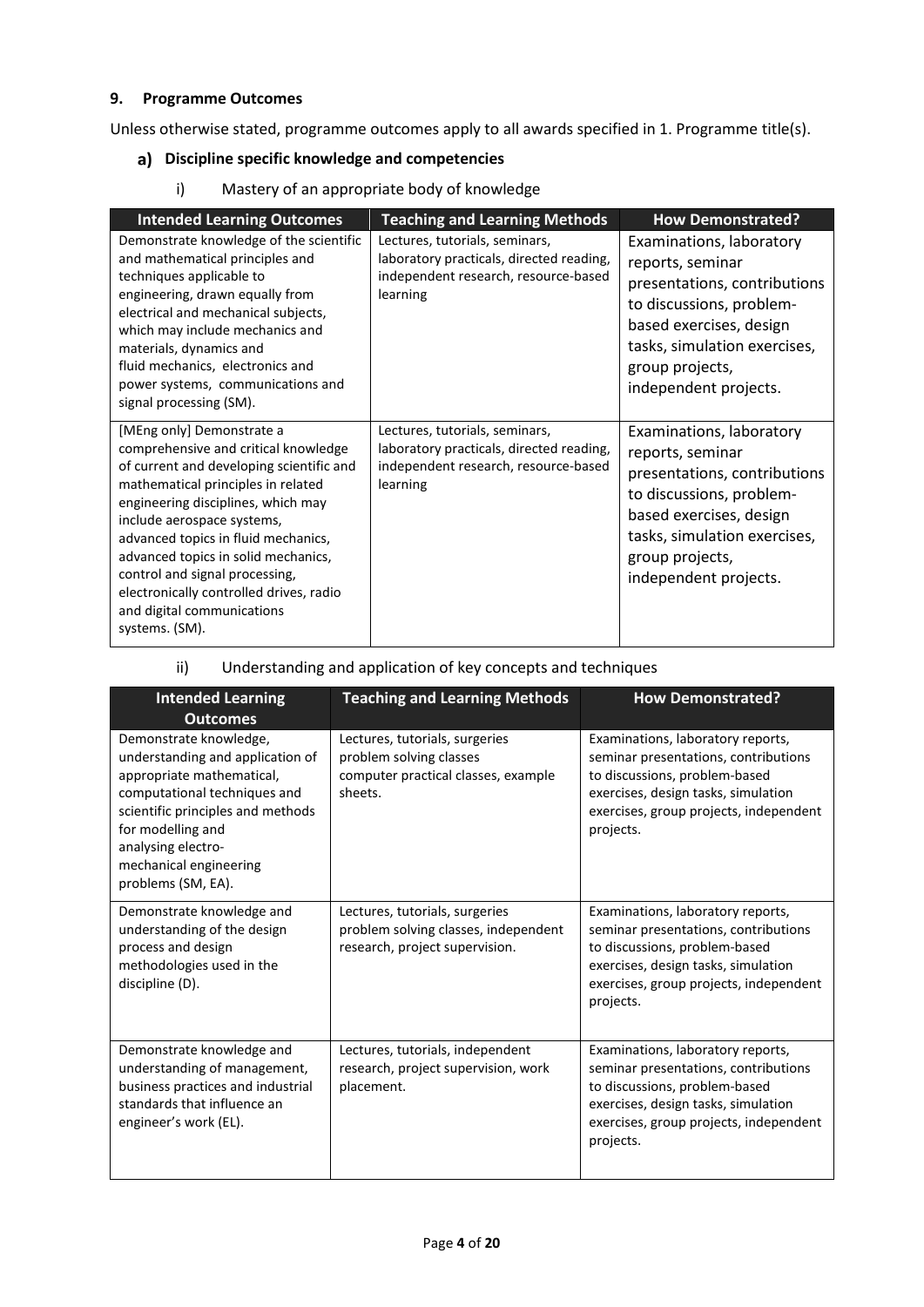| <b>Intended Learning</b><br><b>Outcomes</b>                                                                                                                                        | <b>Teaching and Learning Methods</b>                               | <b>How Demonstrated?</b>                                                                                                                                                                                 |
|------------------------------------------------------------------------------------------------------------------------------------------------------------------------------------|--------------------------------------------------------------------|----------------------------------------------------------------------------------------------------------------------------------------------------------------------------------------------------------|
| Demonstrate knowledge and<br>understanding of manufacturing<br>and/or operational practice (P).                                                                                    | Lectures, tutorials, independent<br>research, project supervision. | Examinations, laboratory reports,<br>seminar presentations, contributions<br>to discussions, problem-based<br>exercises, design tasks, simulation<br>exercises, group projects, independent<br>projects. |
| [MEng only] Apply knowledge<br>and techniques critically with<br>potential ambiguous, novel<br>and/or changing and developing<br>situations and technologies (EA,<br>$D, EL, P$ ). | Lectures, independent research,<br>major projects.                 | Examinations, laboratory reports,<br>seminar presentations, contributions<br>to discussions, problem-based<br>exercises, design tasks, simulation<br>exercises, group projects, independent<br>projects. |
| Work as an engineer in an<br>industrial [with Industry] or<br>international setting [with Year<br>Abroad] (G)                                                                      | Work/International placement                                       | Work placement report/International<br>Year Assessments.                                                                                                                                                 |

iii) Critical analysis of key issues

| <b>Intended Learning</b><br><b>Outcomes</b>                                                                    | <b>Teaching and Learning Methods</b>                                                                        | <b>How Demonstrated?</b>                                                                                                                                                                                    |
|----------------------------------------------------------------------------------------------------------------|-------------------------------------------------------------------------------------------------------------|-------------------------------------------------------------------------------------------------------------------------------------------------------------------------------------------------------------|
| Apply scientific principles to<br>model and analyse engineering<br>systems, processes and<br>products (SM).    | Lectures, tutorials, surgeries<br>problem solving classes<br>computer practical classes,<br>example sheets. | Examinations, laboratory reports,<br>seminar presentations,<br>contributions to discussions,<br>problem-based exercises, design<br>tasks, simulation exercises, group<br>projects, independent<br>projects. |
| Analyse systems, processes or<br>components as part of the design<br>process (D).                              | Lectures, tutorials, surgeries<br>problem solving classes<br>computer practical classes,<br>example sheets. | Examinations, laboratory reports,<br>seminar presentations,<br>contributions to discussions,<br>problem-based exercises, design<br>tasks, simulation exercises, group<br>projects, independent<br>projects. |
| Awareness of statistical methods<br>to handle uncertainty (SM).                                                | Lectures, tutorials, surgeries<br>problem solving classes<br>computer practical classes,<br>example sheets. | Examinations, laboratory reports,<br>seminar presentations,<br>contributions to discussions,<br>problem-based exercises, design<br>tasks, simulation exercises, group<br>projects, independent<br>projects. |
| Evaluate commercial risks and<br>technical risks (EL) including<br>[MEng only] in<br>unfamiliar circumstances. | Problem solving exercises,<br>independent research projects, group<br>projects.                             | Examinations, laboratory reports,<br>seminar presentations,<br>contributions to discussions,<br>problem-based exercises, design<br>tasks, simulation exercises, group<br>projects, independent<br>projects. |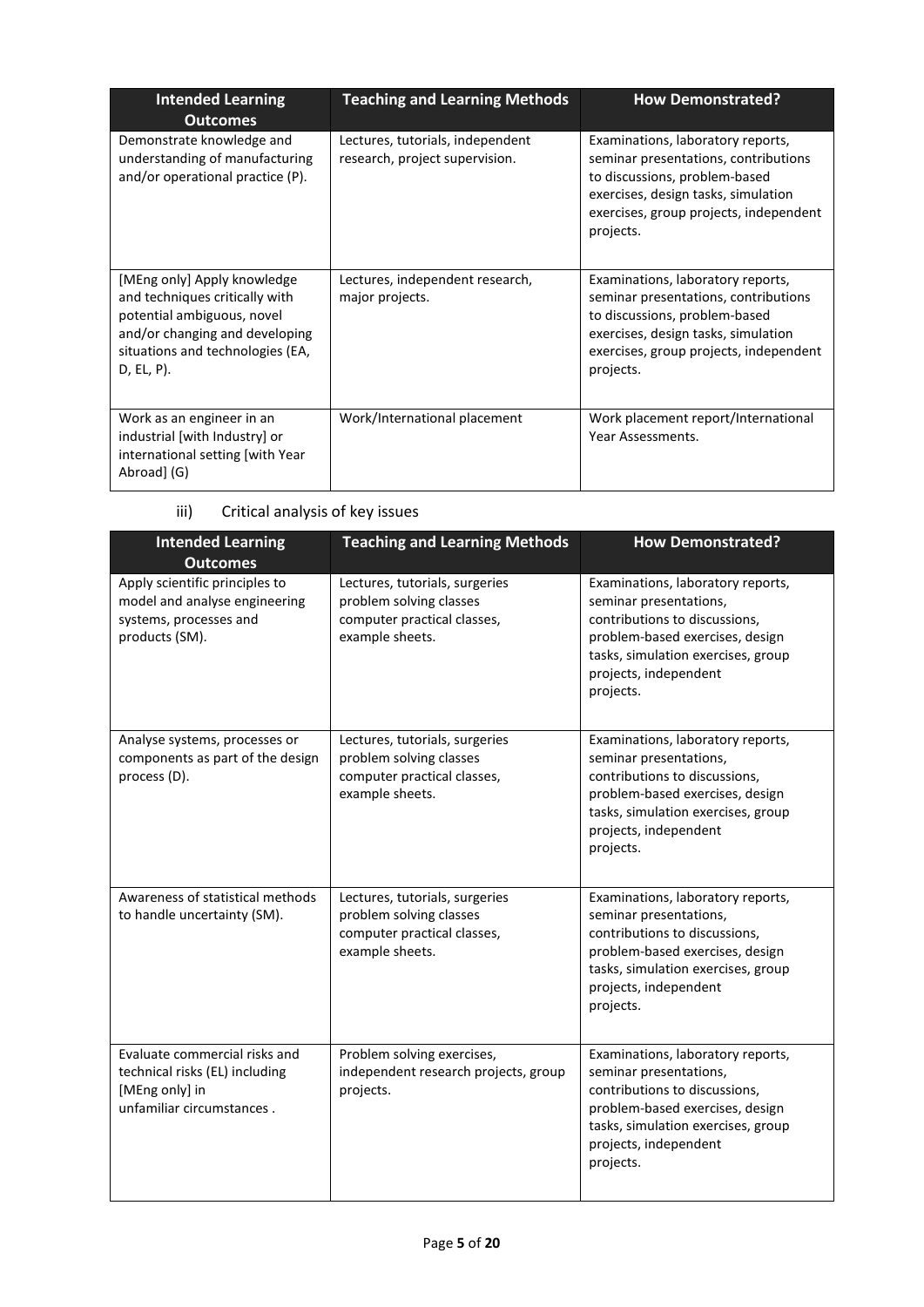## iv) Clear and concise presentation of material

| <b>Intended Learning</b><br><b>Outcomes</b>                                                                                                                                                            | <b>Teaching and Learning Methods</b> | <b>How Demonstrated?</b>                                                                         |
|--------------------------------------------------------------------------------------------------------------------------------------------------------------------------------------------------------|--------------------------------------|--------------------------------------------------------------------------------------------------|
| Interpret and report results,<br>presenting data in alternative<br>forms suitable for a range of<br>different audiences in order<br>to create deeper understanding<br>and/or greater impact (D, P, G). | Lectures, seminars, masterclasses.   | Written assignments, exhibitions,<br>poster displays, reports,<br>independent research projects. |

# v) Critical appraisal of evidence with appropriate insight

| <b>Intended Learning</b><br><b>Outcomes</b>                                                                                                                                   | <b>Teaching and Learning Methods</b>                                                             | <b>How Demonstrated?</b>                                                      |
|-------------------------------------------------------------------------------------------------------------------------------------------------------------------------------|--------------------------------------------------------------------------------------------------|-------------------------------------------------------------------------------|
| Select and apply appropriate<br>computer-based methods for<br>modelling and analysing<br>engineering problems (EA).                                                           | Computer practical classes, lectures,<br>surgeries.                                              | Computer-based exercises, simulation<br>exercises, research projects.         |
| Evaluate customer and user<br>needs taking into account the<br>wider engineering context (D)                                                                                  | Design tasks, laboratory practicals,<br>simulation exercises, group projects,<br>work placement  | Problem solving exercises, simulations,<br>exhibitions, independent research. |
| Create and design new processes<br>or products to fulfil a specified<br>requirement through synthesis of<br>ideas from a wide range of<br>sources (D).                        | Design tasks, laboratory practicals,<br>simulation exercises, group projects,<br>work placement  | Problem solving exercises, simulations,<br>exhibitions, independent research. |
| Perform practical testing,<br>technical analysis and critical<br>evaluation of design ideas in<br>laboratory or through<br>simulation (P).                                    | Design tasks, laboratory practicals,<br>simulation exercises, group projects,<br>work placement. | Laboratory examinations, laboratory<br>reports, simulation reports.           |
| [MEng only] use pertinent data<br>and methods, including original<br>research, to tackle problems with<br>ambiguity, involving incomplete<br>data and new technology (EA, D). | Design task and research projects.                                                               | Major research and design project<br>reports and presentations.               |

# vi) Other discipline specific competencies

| <b>Intended Learning</b><br><b>Outcomes</b>                                                                                                                         | <b>Teaching and Learning Methods</b>                                                 | <b>How Demonstrated?</b>                                           |
|---------------------------------------------------------------------------------------------------------------------------------------------------------------------|--------------------------------------------------------------------------------------|--------------------------------------------------------------------|
| Select and use appropriate test<br>and measurement<br>instrumentation (P).                                                                                          | Laboratory practicals, group research<br>projects, independent research<br>projects. | Laboratory reports, examinations,<br>projects reports.             |
| Select and conduct appropriate<br>experimental procedures (P).                                                                                                      | Laboratory practicals, design tasks,<br>independent research.                        | Laboratory reports, examinations,<br>project reports.              |
| Demonstrate knowledge and<br>understanding of manufacturing<br>and/or operational practice (P).                                                                     | Manufacturing skills programme, work<br>placement.                                   | Laboratory reports, written<br>assignments, work placement report. |
| Apply understanding of codes of<br>practice related to hazards and<br>operational safety to ensure good<br>working practices and effective<br>risk management (EL). | Laboratory practicals, design tasks,<br>independent research.                        | Laboratory reports, written<br>assignments, work placement report. |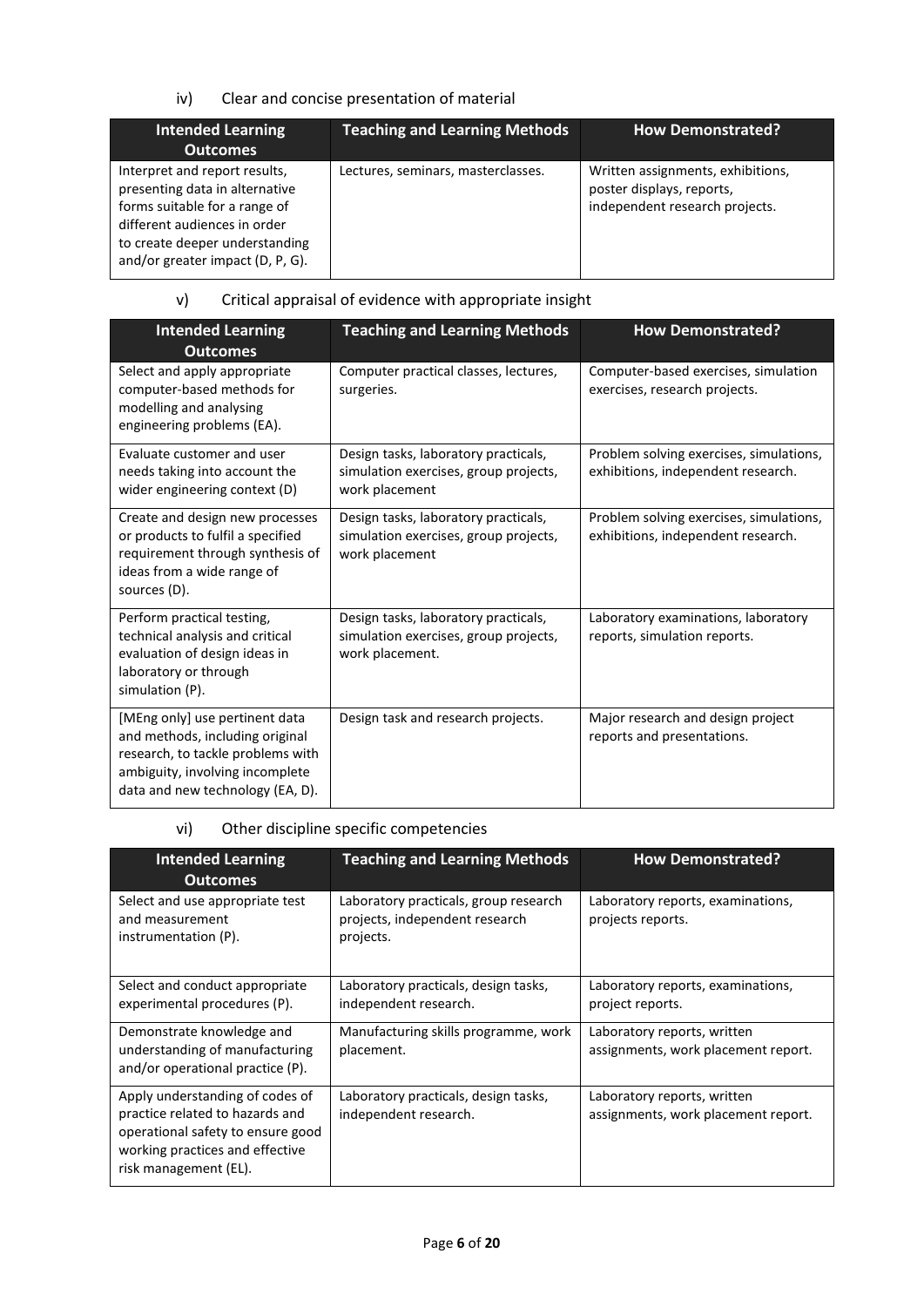| <b>Intended Learning</b><br><b>Outcomes</b>                                                                                                                                                                                                                                                                 | <b>Teaching and Learning Methods</b>                                                                                                                     | <b>How Demonstrated?</b>                                                                    |
|-------------------------------------------------------------------------------------------------------------------------------------------------------------------------------------------------------------------------------------------------------------------------------------------------------------|----------------------------------------------------------------------------------------------------------------------------------------------------------|---------------------------------------------------------------------------------------------|
| [BSc, DipHE, CertHE only]<br>Demonstrate partial achievement<br>of the full set of Engineering<br>Council learning outcomes by<br>meeting the University award<br>criteria, whilst falling short<br>of demonstrating the more<br>stringent minimum requirements<br>specified by the Engineering<br>Council. | Laboratory practicals, group research<br>projects, independent research<br>projects, design<br>tasks, Manufacturing skills<br>programme, work placement. | Assessments common with<br>BEng/MEng programmes but with<br>failures in individual modules. |

# **b)** Transferable skills

# i) Oral communication

| <b>Intended Learning</b><br><b>Outcomes</b>                                                                     | <b>Teaching and Learning Methods</b>                                     | <b>How Demonstrated?</b>       |
|-----------------------------------------------------------------------------------------------------------------|--------------------------------------------------------------------------|--------------------------------|
| Present technical and business<br>information orally, in an<br>appropriate form for a given<br>audience (D, G). | Tutorials, group projects, independent<br>research, project supervision. | Oral presentations, portfolio. |

# ii) Written communication

| <b>Intended Learning</b><br><b>Outcomes</b>                                                                                  | <b>Teaching and Learning Methods</b>                                    | <b>How Demonstrated?</b>                                                            |
|------------------------------------------------------------------------------------------------------------------------------|-------------------------------------------------------------------------|-------------------------------------------------------------------------------------|
| Communicate business and<br>technical information in an<br>appropriate written form for a<br>given audience (D).             | Lectures, group projects, independent<br>research, project supervision. | Written assignments, laboratory<br>reports, essays, independent<br>project reports. |
| Report on a practical or<br>simulation test of a design<br>solution including analysis and<br>discussion of the results (D). | Lectures, group projects, independent<br>research, project supervision. | Written assignments, laboratory<br>reports, essays, independent<br>project reports. |

# iii) Information technology

| <b>Intended Learning</b><br><b>Outcomes</b>                                                                                                 | <b>Teaching and Learning Methods</b>                                    | <b>How Demonstrated?</b>                                                            |
|---------------------------------------------------------------------------------------------------------------------------------------------|-------------------------------------------------------------------------|-------------------------------------------------------------------------------------|
| Use standard and specialist<br>engineering IT software<br>confidently to conduct and report<br>on engineering analysis and<br>projects (G). | Lectures, group projects, independent<br>research, project supervision. | Written assignments, laboratory<br>reports, essays, independent project<br>reports. |

### iv) Numeracy

| <b>Intended Learning</b><br><b>Outcomes</b>                                                                           | <b>Teaching and Learning Methods</b>           | <b>How Demonstrated?</b>                                                                  |
|-----------------------------------------------------------------------------------------------------------------------|------------------------------------------------|-------------------------------------------------------------------------------------------|
| Manipulate and sort data to<br>generate new data sets (SM, EA).                                                       | Problem-solving classes, research<br>projects. | Computer-based exercises, written<br>assignments, poster displays, oral<br>presentations. |
| Manipulate and present data in<br>alternative formats to create<br>deeper understanding or greater<br>impact (EA, D). | Problem-solving classes, research<br>projects. | Computer-based exercises, written<br>assignments, poster displays, oral<br>presentations. |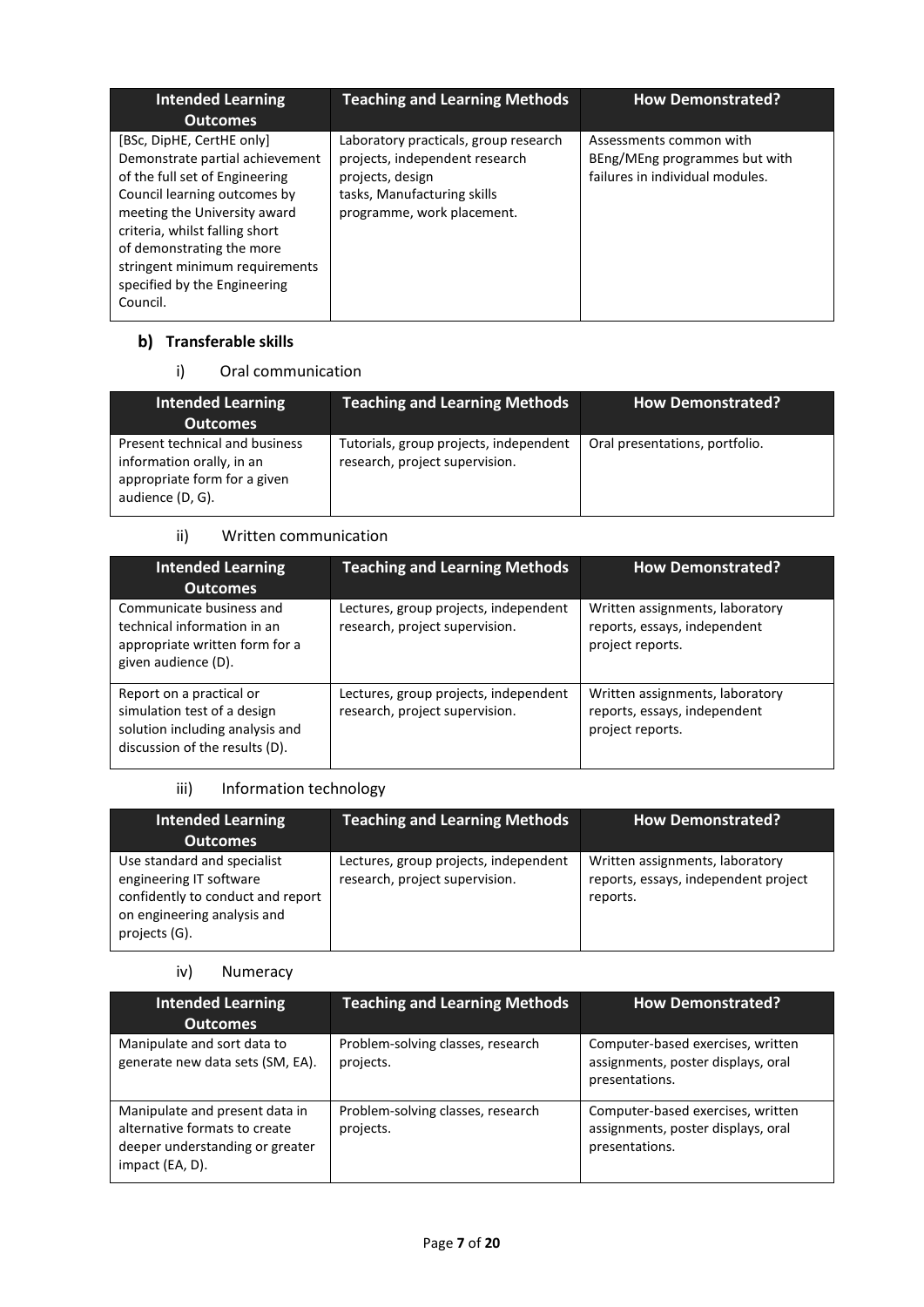# v) Team working

| <b>Intended Learning</b><br><b>Outcomes</b>                                                                                          | <b>Teaching and Learning Methods</b>                                    | <b>How Demonstrated?</b>                                                                |
|--------------------------------------------------------------------------------------------------------------------------------------|-------------------------------------------------------------------------|-----------------------------------------------------------------------------------------|
| Work collaboratively as part of an<br>engineering team undertaking a<br>range of different team roles (P).                           | Tutorials, masterclasses, project<br>supervision, induction programmes. | Learning logs/diaries, learning<br>portfolios, group projects, simulation<br>exercises. |
| [MEng only] Lead engineering<br>activities and teams by managing<br>technical and commercial risks,<br>including through change (P). | Major design and research projects.                                     | Reports, design reviews and<br>presentations.                                           |

# vi) Problem solving

| <b>Intended Learning</b><br><b>Outcomes</b>                                                                                                                                     | <b>Teaching and Learning Methods</b>                                                                                                                                                                 | <b>How Demonstrated?</b>                                                                                                          |
|---------------------------------------------------------------------------------------------------------------------------------------------------------------------------------|------------------------------------------------------------------------------------------------------------------------------------------------------------------------------------------------------|-----------------------------------------------------------------------------------------------------------------------------------|
| Solve problems through the<br>integration of knowledge of<br>mathematics, science,<br>information technology, design,<br>business context and engineering<br>practice (SM, EA). | Project supervision, lectures,<br>tutorials, example sheets, simulation<br>exercises, laboratory based exercises,<br>computer- based exercises,<br>independent research projects, group<br>projects. | Individual research projects, oral<br>presentations, project reports,<br>problem-based examinations, practical<br>demonstrations. |
| Select and analyse appropriate<br>evidence to solve non-routine<br>problems (EA, D).                                                                                            | Project supervision, lectures,<br>tutorials, example sheets, simulation<br>exercises, laboratory based exercises,<br>computer- based exercises,<br>independent research projects, group<br>projects. | Individual research projects, oral<br>presentations, project reports,<br>problem-based examinations, practical<br>demonstrations. |
| Use systematic analysis and<br>design methods to solve<br>problems in unfamiliar<br>situations (D).                                                                             | Project supervision, lectures,<br>tutorials, example sheets, simulation<br>exercises, laboratory based exercises,<br>computer- based exercises,<br>independent research projects, group<br>projects. | Individual research projects, oral<br>presentations, project reports,<br>problem-based examinations, practical<br>demonstrations. |
| Use creativity and innovation to<br>solve problems (D).                                                                                                                         | Project supervision, lectures,<br>tutorials, example sheets, simulation<br>exercises, laboratory based exercises,<br>computer- based exercises,<br>independent research projects, group<br>projects. | Individual research projects, oral<br>presentations, project reports,<br>problem-based examinations, practical<br>demonstrations. |
| Apply standard management<br>techniques to plan and allocate<br>resources to projects (EL).                                                                                     | Project supervision, lectures,<br>tutorials, example sheets, simulation<br>exercises, laboratory based exercises,<br>computer- based exercises,<br>independent research projects, group<br>projects. | Individual research projects, oral<br>presentations, project reports,<br>problem-based examinations, practical<br>demonstrations. |

# vii) Information handling

| <b>Intended Learning</b><br><b>Outcomes</b>                                                   | <b>Teaching and Learning Methods</b>                                                                                                                                           | <b>How Demonstrated?</b>                                                                                                             |
|-----------------------------------------------------------------------------------------------|--------------------------------------------------------------------------------------------------------------------------------------------------------------------------------|--------------------------------------------------------------------------------------------------------------------------------------|
| Select and apply<br>scientific evidence<br>based methods in the solution of<br>problems (SM). | Lectures, tutorials, example sheets,<br>simulation exercises, laboratory bas<br>ed exercises, computer-<br>based exercises, independent resear<br>ch projects, group projects. | Individual research projects,<br>oral presentations, project<br>reports,<br>problem-based examinations,<br>practical demonstrations. |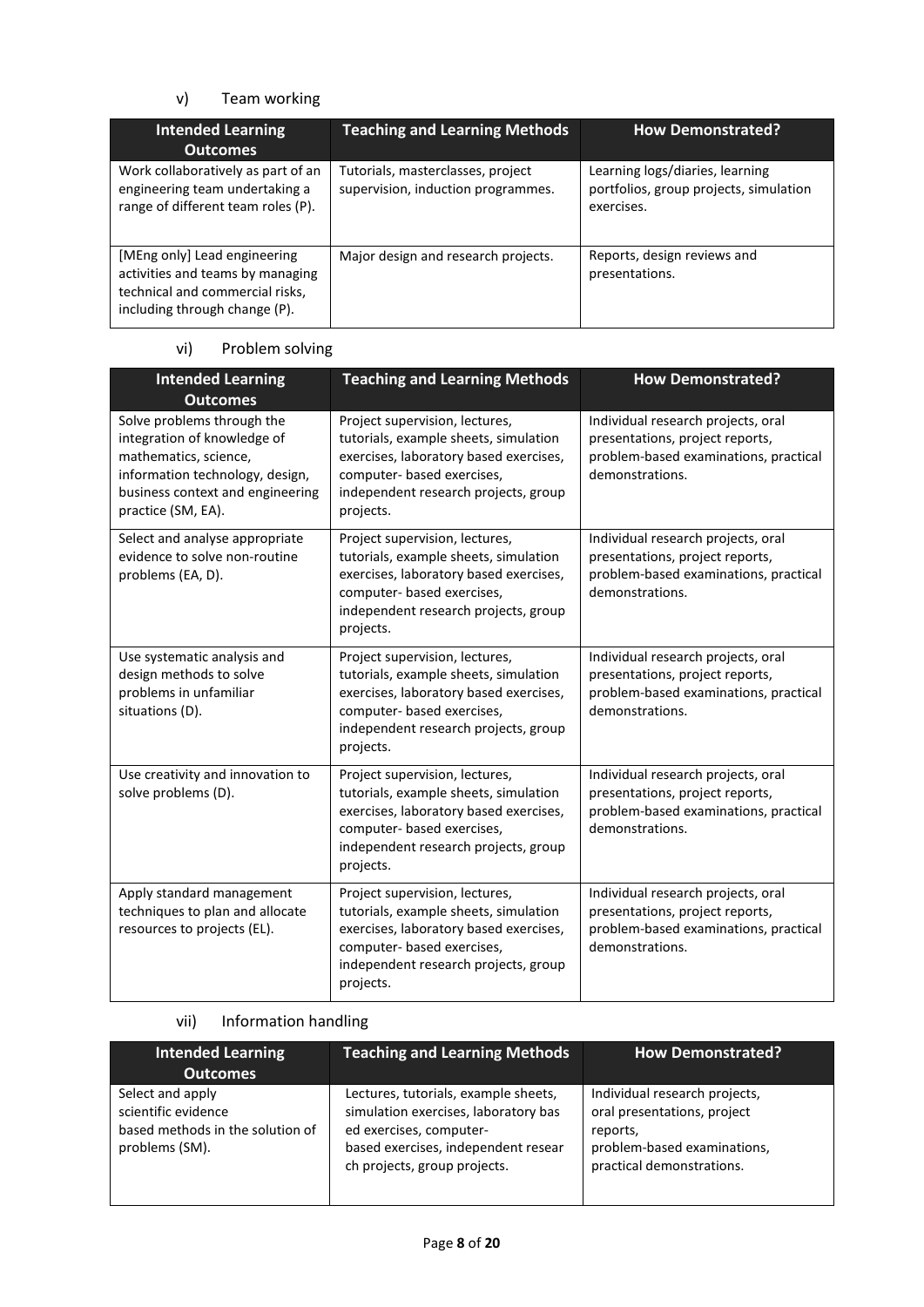| <b>Intended Learning</b><br><b>Outcomes</b>                                                                                      | <b>Teaching and Learning Methods</b>                                                                                                                                        | <b>How Demonstrated?</b>                                                                                                             |
|----------------------------------------------------------------------------------------------------------------------------------|-----------------------------------------------------------------------------------------------------------------------------------------------------------------------------|--------------------------------------------------------------------------------------------------------------------------------------|
| Search for information related to<br>design solution, evaluate it and<br>suggest requirements for<br>additional information (D). | Lectures, tutorials, example sheets,<br>simulation exercises, laboratory<br>based exercises, computer-based<br>exercises, independent research<br>projects, group projects. | Individual research projects,<br>oral presentations, project<br>reports,<br>problem-based examinations,<br>practical demonstrations. |
| Plan and manage the design<br>process, including cost drivers<br>and evaluate outcomes (D)                                       | Lectures, tutorials, example sheets,<br>simulation exercises, laboratory<br>based exercises, computer-based<br>exercises, independent research<br>projects, group projects. | Individual research projects,<br>oral presentations, project<br>reports,<br>problem-based examinations,<br>practical demonstrations. |
| [MEng only] Work with limited,<br>incomplete, or contradictory<br>information (D, P).                                            | Lectures, tutorials, example sheets,<br>simulation exercises, laboratory<br>based exercises, computer-based<br>exercises, independent research<br>projects, group projects. | Individual research projects,<br>oral presentations, project<br>reports,<br>problem-based examinations,<br>practical demonstrations. |

| Skills for lifelong learning | viii) |  |  |  |  |
|------------------------------|-------|--|--|--|--|
|------------------------------|-------|--|--|--|--|

| <b>Intended Learning</b><br><b>Outcomes</b>                                                                                            | <b>Teaching and Learning Methods</b>                                                                                                                                                                                         | <b>How Demonstrated?</b>                                                                             |
|----------------------------------------------------------------------------------------------------------------------------------------|------------------------------------------------------------------------------------------------------------------------------------------------------------------------------------------------------------------------------|------------------------------------------------------------------------------------------------------|
| Demonstrate<br>knowledge and understanding of<br>the professional and ethical<br>conduct of an engineer and legal<br>requirements (EL) | Work placement, simulation exercises,<br>independent research.                                                                                                                                                               | Work placement report, simulation<br>exercises, reports, independent<br>projects.                    |
| Learn independently and<br>understand new concepts in the<br>discipline readily (G).                                                   | Independent research projects, group<br>research projects, work placement.                                                                                                                                                   | Work placement report, independent<br>project report, learning logs/diaries,<br>learning portfolios. |
| Develop and implement personal<br>plan of work to meet a deadline<br>and identify the critical<br>activities (G).                      | Independent research projects, group<br>research projects, work placement.                                                                                                                                                   | Work placement report, independent<br>project report, learning logs/diaries,<br>learning portfolios. |
| Exercise initiative and personal<br>responsibility, which may be as a<br>team member or as a leader (P,<br>$G$ ).                      | Independent research projects, group<br>research projects, work placement.                                                                                                                                                   | Work placement report, independent<br>project report, learning logs/diaries,<br>learning portfolios. |
| Explore career development<br>opportunities (G).                                                                                       | Masterclasses, learning portfolios,<br>work placement.                                                                                                                                                                       | Learning portfolios                                                                                  |
| For the Year in industry variant only (G): Placement Preparation 1&2:                                                                  |                                                                                                                                                                                                                              |                                                                                                      |
| Select appropriate resources for<br>researching/securing<br>placement opportunities                                                    | Students are provided with dedicated<br>and timetabled sessions to prepare to<br>search and secure a year in industry.<br>Problem solving classes, Masterclasses,<br>Career development programmes,<br>Independent research. | Formative module feedback through<br>session tasks and exercises.                                    |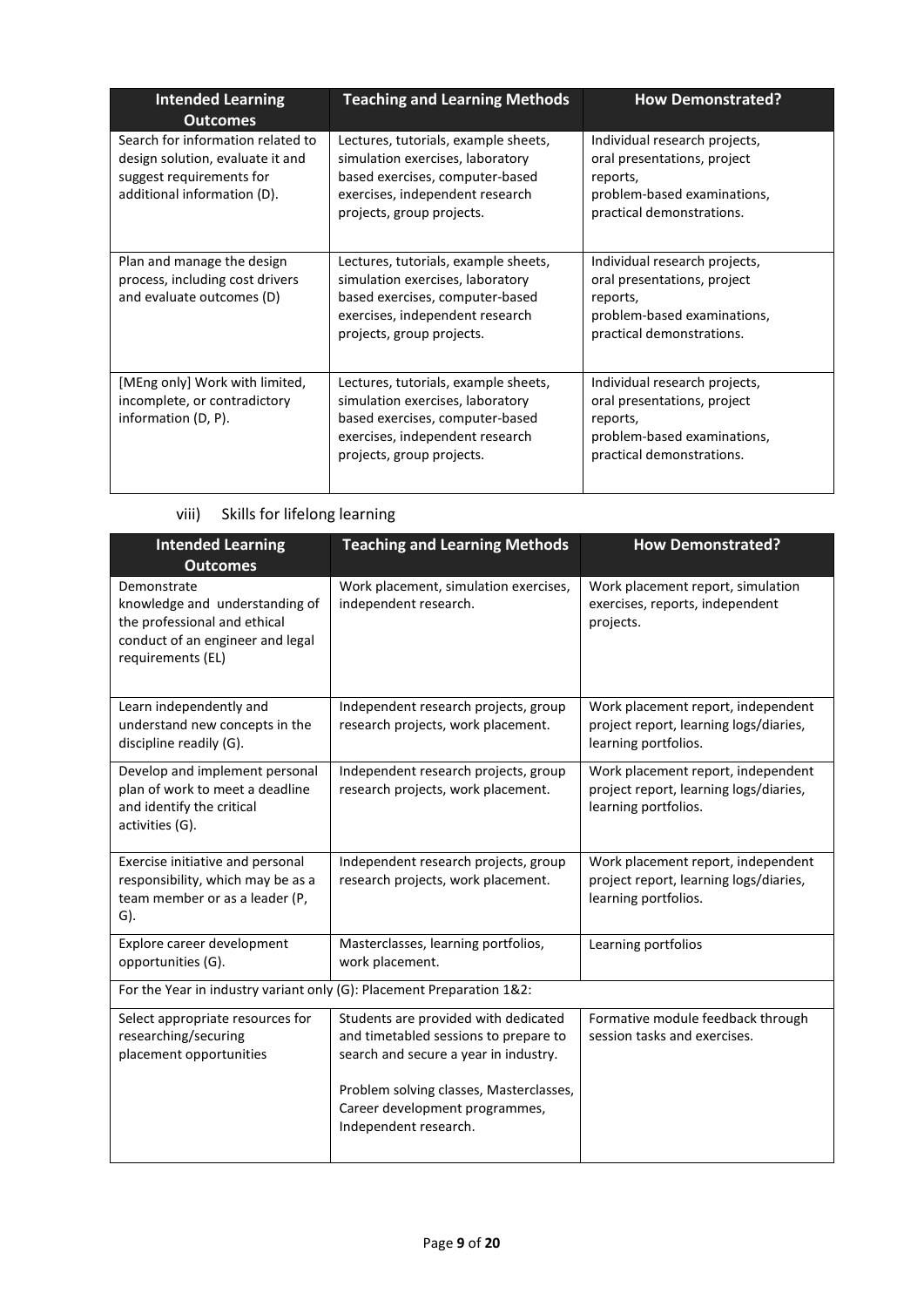| <b>Intended Learning</b><br><b>Outcomes</b>                                                                                                                                                                   | <b>Teaching and Learning Methods</b>                                                                                                                                                                                         | <b>How Demonstrated?</b>                                                                                                                                                                                                                         |
|---------------------------------------------------------------------------------------------------------------------------------------------------------------------------------------------------------------|------------------------------------------------------------------------------------------------------------------------------------------------------------------------------------------------------------------------------|--------------------------------------------------------------------------------------------------------------------------------------------------------------------------------------------------------------------------------------------------|
| Explain the process for applying<br>for and securing a<br>relevant placement                                                                                                                                  | Students are provided with dedicated<br>and timetabled sessions to prepare to<br>search and secure a year in industry.<br>Problem solving classes, Masterclasses,<br>Career development programmes,<br>Independent research. | Formative module feedback through<br>session tasks and exercises.                                                                                                                                                                                |
| Construct effective applications<br>for placement opportunities                                                                                                                                               | Students are provided with dedicated<br>and timetabled sessions to prepare to<br>search and secure a year in industry.<br>Problem solving classes, Masterclasses,<br>Career development programmes,<br>Independent research. | Formative module feedback through<br>session tasks and exercises.                                                                                                                                                                                |
| Recognise suitable plans for<br>transitioning into a placement.                                                                                                                                               | Students are provided with dedicated<br>and timetabled sessions to prepare to<br>search and secure a year in industry.<br>Problem solving classes, Masterclasses,<br>Career development programmes,<br>Independent research. | Formative module feedback through<br>session tasks and exercises.                                                                                                                                                                                |
| For the Year in industry variant only (G): On placement:                                                                                                                                                      |                                                                                                                                                                                                                              |                                                                                                                                                                                                                                                  |
| Apply the theoretical and<br>practical aspects of the material<br>studied at the University and<br>demonstrate the personal and<br>professional skills necessary for<br>your role within the<br>organisation. | Students undertake a minimum of 9<br>months experience in the workplace.<br>Project supervision, independent<br>research                                                                                                     | Completion of Monthly Reflective<br>Journals to record skills development,<br>major achievements, key areas of<br>work, learning points and challenges<br>overcome.                                                                              |
| Compose a Professional<br>Development Plan considering<br>your strengths, development<br>areas and motivations for your<br>next step.                                                                         | Students undertake a minimum of 9<br>months experience in the workplace.<br>Project supervision, independent<br>research                                                                                                     | Assessed by a Placement Portfolio,<br>comprising of a Reflective Summary,<br>Professional Development Plan, and<br>Updated CV (excluded from word<br>count) to formally assess on a pass or<br>fail basis.                                       |
| Modify your CV to include the<br>skills and experience you have<br>gained through your significant<br>experience gained in the past 12<br>months.                                                             | Students undertake a minimum of 9<br>months experience in the workplace.<br>Project supervision, independent<br>research                                                                                                     | Formative feedback during a<br>Placement Visit (in person or via Skype)<br>from Placement Provider and<br>Placement Tutor regarding reflection<br>on skills development, areas of<br>strength and weakness and<br>contribution to the workplace. |

### **10. Progression points**

This programme follows the standard Scheme of Progression set out i[n Senate Regulations](http://www.le.ac.uk/senate-regulations) - see the version of Senate Regulation 5 governing undergraduate programmes relevant to the year of entry.

- *For Foundation Year Variant:* Reference should be made to the Foundation Year Programme Specification.
- EG2006 has no resit option so must be passed at the first attempt because to provide one is impractical given the combination of practical and team-working.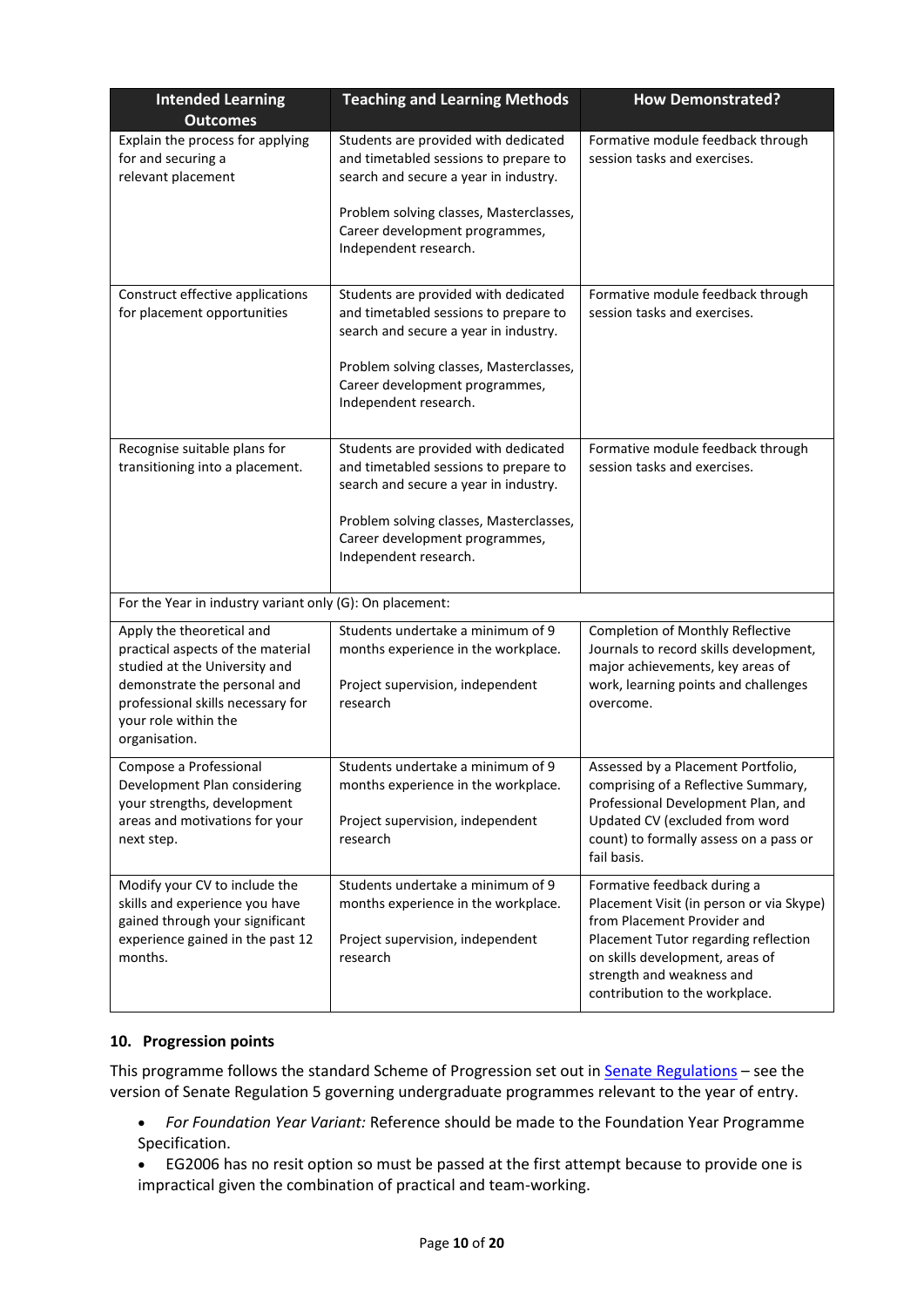• Major individual or group projects modules and/or those covering AHEP3 learning outcomes that are not assessed in other modules are designated as being required to be passed at Honours level and cannot be treated as compensated fails for progression. These are indicated in the relevant module specifications: EG1006, EG2004 and EG2006.

• No failed credits (i.e. those for which assessment opportunities have been exhausted) may be carried from 1<sup>st</sup> year (level 4) to 2<sup>nd</sup> year (level 5), or from 2<sup>nd</sup> year (level 5) to 3<sup>rd</sup> year (level 6) because this would prevent students from being eligible for the award of an accredited degree at the end of their 3rd or 4th year.

• For MEng students, in

addition to the standard regulations governing undergraduate programmes,

for progression from 2<sup>nd</sup> year to 3<sup>rd</sup> year a credit weighted average mark of 55% or more is required. Failure to progress will result in a

change in programme from MEng to the equivalent BEng programme. Third year BEng students with a  $2<sup>nd</sup>$  vear credit-weighted average below 55% will not be permitted to transfer to an MEng programme during their  $3<sup>rd</sup>$  year, others may be permitted to do this.

• For MEng students, in

addition to the standard regulations governing undergraduate programmes, for progression from 3 $d$  year to 4<sup>th</sup> year, a credit weighted average of 55% or more is required and EG3005 and EG3008 must be passed at Honours level. Candidates who do not meet these criteria will be considered for the award of a BEng or non-accredited BSc degree in their discipline, after one further resit attempt for any failed modules if necessary.

• An MEng student who entered into the 3rd year on the basis of Accreditation of Prior Learning (APL but fails to achieve the requirements above to progress from  $3<sup>d</sup>$  to  $4<sup>th</sup>$  year will be permitted one further attempt to resit any failed modules for which they have remaining attempts. They will be considered against the University's criteria for the award of a Top Up degree and, if they meet these requirements, be awarded a non-accredited BSc degree in General Engineering.

The following additional progression requirements apply for the with Industry version of the programme:

A Placement Student will revert back to the degree without Year in Industry if:

- 1. They fail to secure a year in industry role.
- 2. They fail to pass the assessment related to the year in industry.

3. The year in industry ends early due to the behaviour of the Placement Student not being in accordance with the University's Regulations for Students, Student Responsibilities. The Placement Student will need to suspend for the remainder of the academic year. To prevent such an incident from happening, processes are in place to identify any possible issues or concerns early in the year in industry role. This includes a start check, regular communications, visits to the workplace (physical and/or virtual) and evaluation. Communication and contact between the Placement Student, Placement Provider and University provides support should issues arise.

4. They discontinue their Year in Industry. A student can return to their campus-based studies no later than the end of teaching week 2 at the start of the academic year should they decide to discontinue their Year in Industry they should complete a Course Transfer From. If a Placement Student decides to discontinue their Year in Industry after this point they will need to suspend their studies for the remainder of the academic year.

Nine months is the minimum time required for a year in industry to be formally recognised. If the year in industry is terminated earlier than 9 months as a result of event outside of the Placement Students control (for example redundancy, or company liquidation), the following process will be adopted:

1. If the Placement Student has completed 1 – 6 months, they will be supported to search for another placement to take them up to the 9 months required for the year in industry to be formally recognised. If the Placement Student does not find a placement to meet this criteria they will be required to suspend and transferred onto the degree without Year in Industry.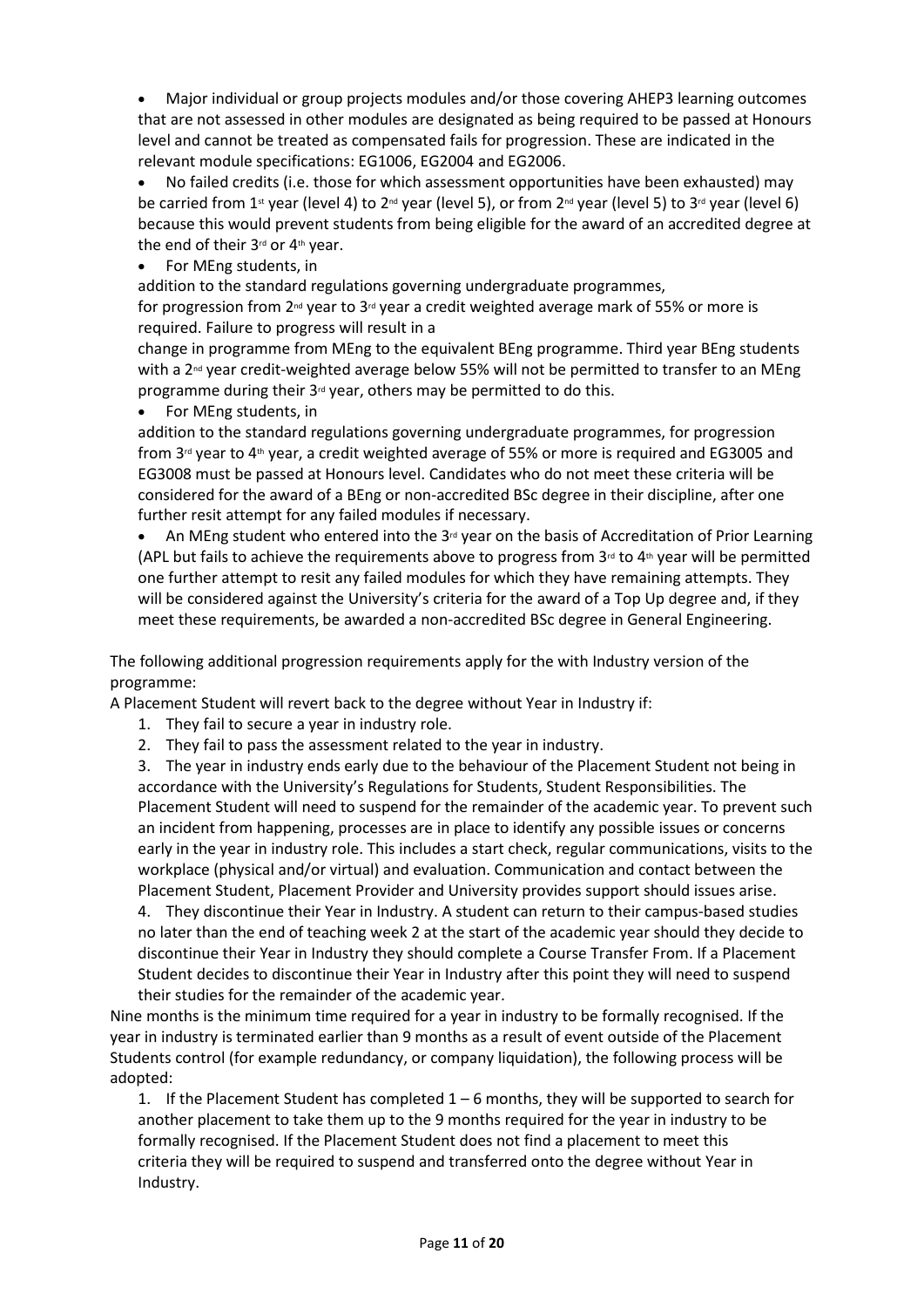2. If the Placement Student has completed 7-8 months, they will be supported to search for another placement to take them up to the 9 months required for the year in industry to be formally recognised. If the Placement Student cannot source an additional placement to take them to 9 months, assessments related to the year in industry will be set for the student to make it possible for the individual learning objectives for the year in industry to be met. This will allow the Year in Industry to be recognised in the degree certificate.

A Placement Student will not be permitted to undertake a placement which runs across two academic years.

In cases where a student has failed to meet a requirement to progress he or she will be required to withdraw from the course

## **Course transfers**

Students who do not achieve the standard required for MEng, including those who have an average 2nd year mark of less than 55%, will be transferred to the BEng degree course

### **11. Criteria for award and classification**

This programme follows the standard scheme of undergraduate award and classification set out in [Senate Regulations](http://www.le.ac.uk/senate-regulations) – see the version of *Senate Regulation 5 governing undergraduate programmes* relevant to the year of entry.

The following additional award requirements for this programme have been approved as conditions of professional body accreditation:

• Major individual or group project modules and/or those covering AHEP3 learning outcomes that are not assessed in other modules are designated as being required to be passed at Honours level and cannot be treated as compensated fails for the purpose of award. For BEng these are EG3005 and EG3008. For MEng these are EG4007 and EG4009.

• EG4007 and EG4009 have no resit option so must be passed at the first attempt because to provide one is impractical given the combination of practical and team-working.

• For accreditation purposes, the Engineering Council requires that finalists on accredited BEng and MEng programmes:

1. Must have no more than 30 credits of "compensated fail" in levels 4-6 (BEng) or levels 4-7 (MEng). Compensated fails must have marks no lower than 35% in levels 4-6 or 40% at level 7.

2. Must not have any failed modules in levels 4-6 (BEng) or levels 4-7 (MEng) with marks below the "compensated fail" level.

Finalists who do not meet both these criteria will be permitted one further attempt to resit any failed modules for which they have remaining attempts. If after resit they do not achieve the requirements above but do meet the University's criteria for the award of a bachelor's degree, they will be awarded the non-accredited degree of BSc in General Engineering.

### **12. Special features**

Students receive a broad education in engineering which

also provides the flexibility for more specialist focus later in the degree.

Opportunities are available to undertake industrial placement with

a sponsoring company (with Industry). Students following "with

a Year Abroad" programmes study for year out of the UK. The year

abroad does not replace any of the Leicester

course material, rather it provides an opportunity for the students' to broaden their experience.

The four undergraduate degree streams of Aerospace, Mechanical, Electronic & Electrical and General are highly integrated. Students may switch between Aerospace, Mechanical and General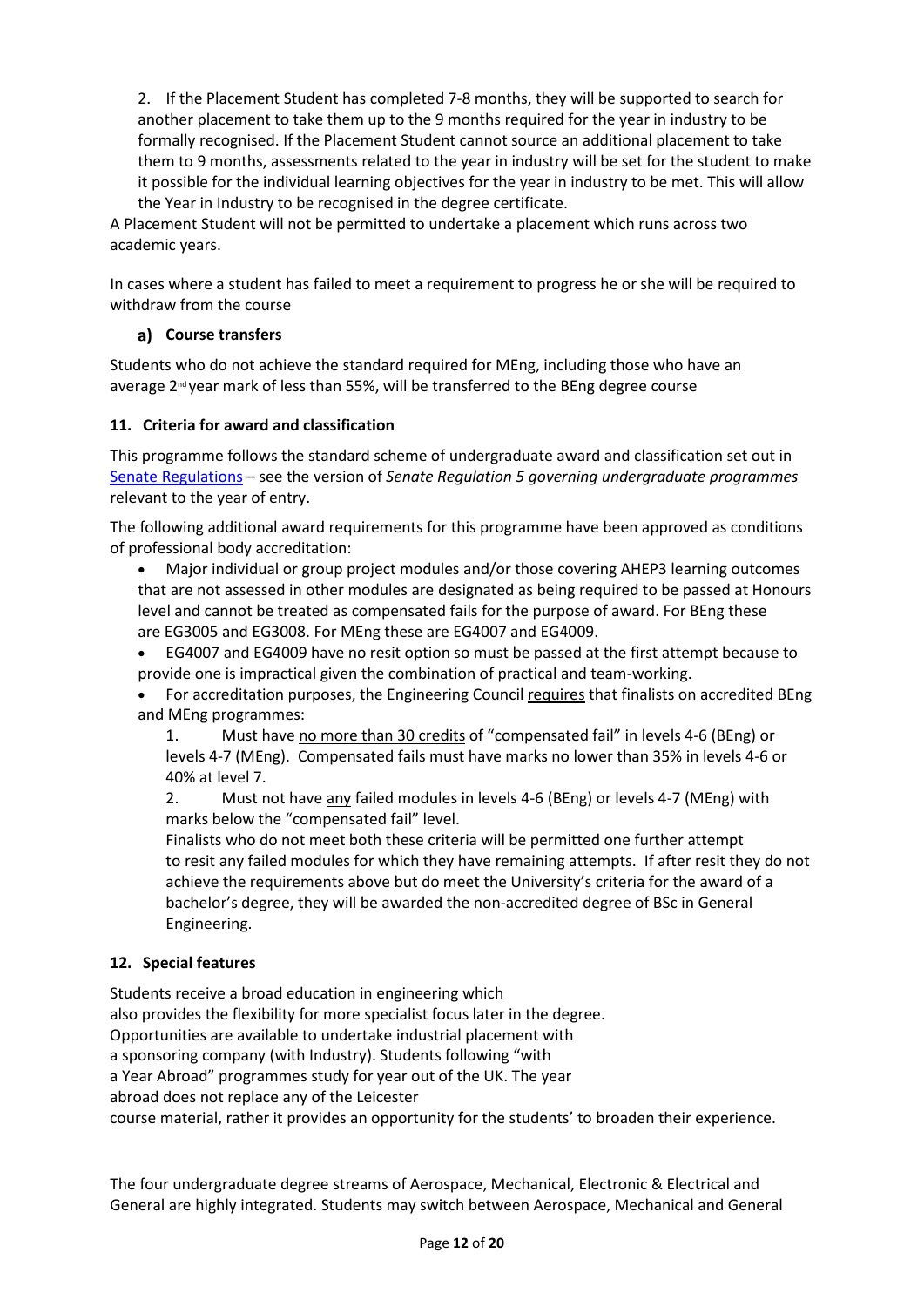programmes during their first year. This derives from the General Engineering ethos of the Department, ensures all engineering students benefit from a solid foundation in the fundamentals of all engineering disciplines. This features is used to maximise opportunities for interdisciplinary working and integrated projects teams that are so important to modern professional engineering careers.

For students on the with Industry programme, It is the student's responsibility to secure a year in industry role. Students are invited to attended Placement Preparation modules, additional support workshops and 1-2-1 appointments with the Career Development Service. Employer led activities provide a platform for students to engage with organisations who are recruiting students for year in industry roles. When a Placement Student starts a year in industry, they will be required to complete health and safety documents and confirm they have completed a formal induction process no later than the 2nd week of placement.

## **13. Indications of programme quality**

Normal University academic quality assurance processes are used to continuously review and improve the programmes. The last major review and re-structure of the programmes was during institutional Curriculum Transformation process, resulting in the current programmes structures being applied to students entering from academic year 2018/2019.

All of the current programmes are accredited by the appropriate professional engineering institutions (PEIs) and the MEng programmes offer direct route to Chartered Engineer status (CEng) (further learning following graduation is required to obtain CEng with a BEng degree).

Currently, accreditation of programmes within the Department of Engineering are maintained through the Institution of Mechanical Engineers (IMechE), Institution of Engineering and Technology (IET) and Institute of Measurement and Control (InstMC). The Department keeps the professional engineering institutions whom we seek accreditation from under review and the 5 yearly accreditation visits are key events in continuously improving the programmes and evolving them to meet the needs of future graduates and employers.

Revisions to the programme and module ILOs, and the introduction of new Engineering Council criteria for awarding accredited degrees were implemented in the latest revision of these programmes in response to the accreditation visit in December 2018.

## **14. External Examiner(s) reports**

The details of the External Examiner(s) for this programme and the most recent External Examiners' reports for this programme can be found at [exampapers@Leicester](https://exampapers.le.ac.uk/) [log-in required]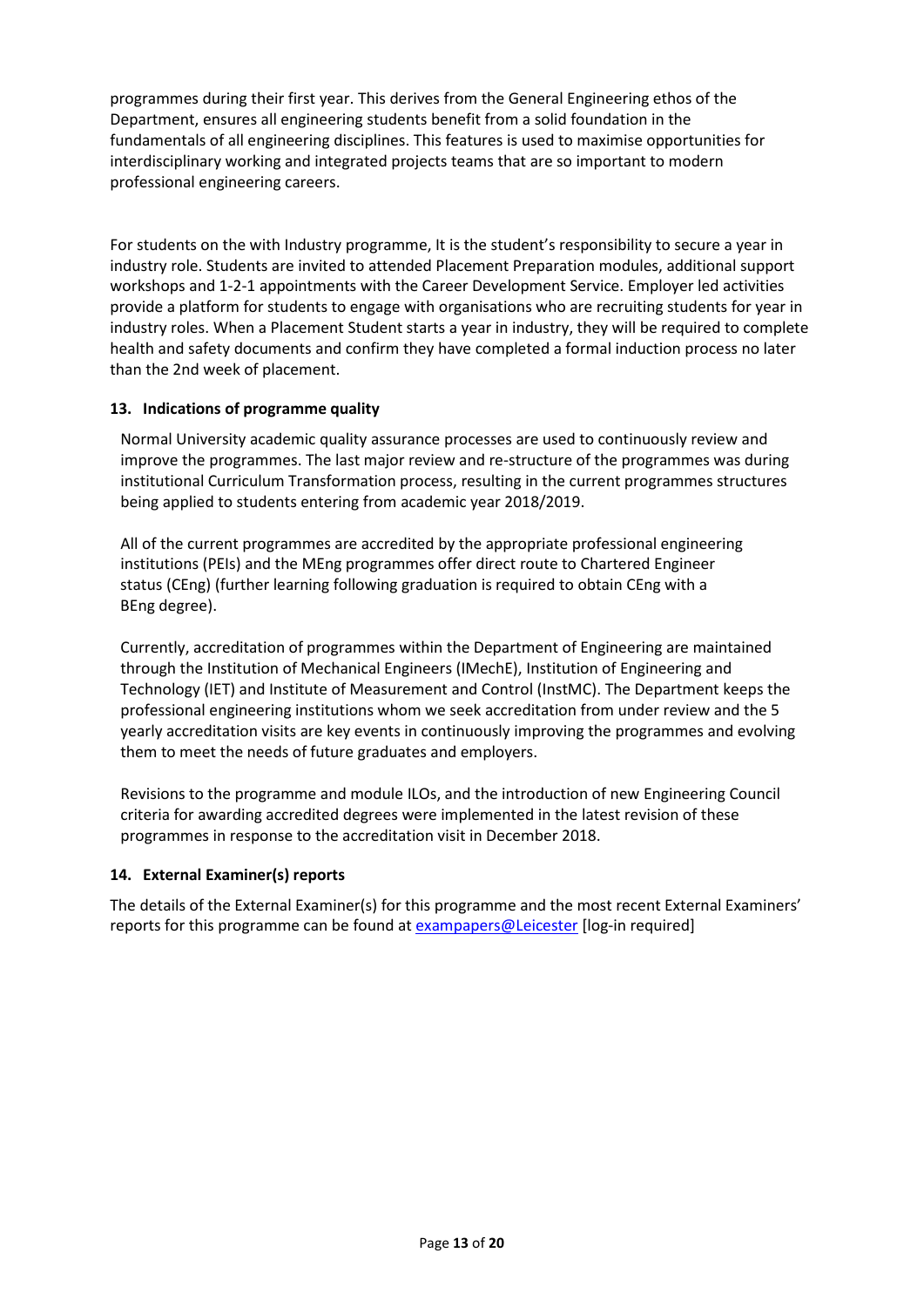

# **Programme Specification (Undergraduate) FOR ENTRY YEAR: 2022/23**

**Date created:** Click or tap here to enter text. **Last amended:** 02/03/2022 **Version no.** 1

# **Appendix 1: Programme structure (programme regulations)**

The University regularly reviews its programmes and modules to ensure that they reflect the current status of the discipline and offer the best learning experience to students. On occasion, it may be necessary to alter particular aspects of a course or module.

#### **Updates to the programme**

| <b>Academic year affected</b> | <b>Module Code(s)</b> | Update                                                                                         |
|-------------------------------|-----------------------|------------------------------------------------------------------------------------------------|
| 2022/23                       | EG1006                | 30 credit core module, EG1006, replaced with two 15 credit core modules, EG1007 and<br>EG1004. |
|                               |                       |                                                                                                |

# BEng/ MEng General Engineering

## **Level 4/Year 1 2022/23**

### Credit breakdown

| <b>Status</b> | <b>Year long</b> | Semester 1 | Semester 2 |
|---------------|------------------|------------|------------|
| Core          | 90 credits       | 15 credits | 15 credits |
| Optional      | n/a              | n/a        | n/a        |

120 credits in total

# Core modules

| Delivery period | Code    | <b>Title</b>                   | <b>Credits</b> |
|-----------------|---------|--------------------------------|----------------|
| Year long       | EG1004* | ENGINEERING EXPERIMENTATION    | 15 credits     |
| Year long       | EG1007* | SUSTAINABLE ENGINEERING DESIGN | 15 credits     |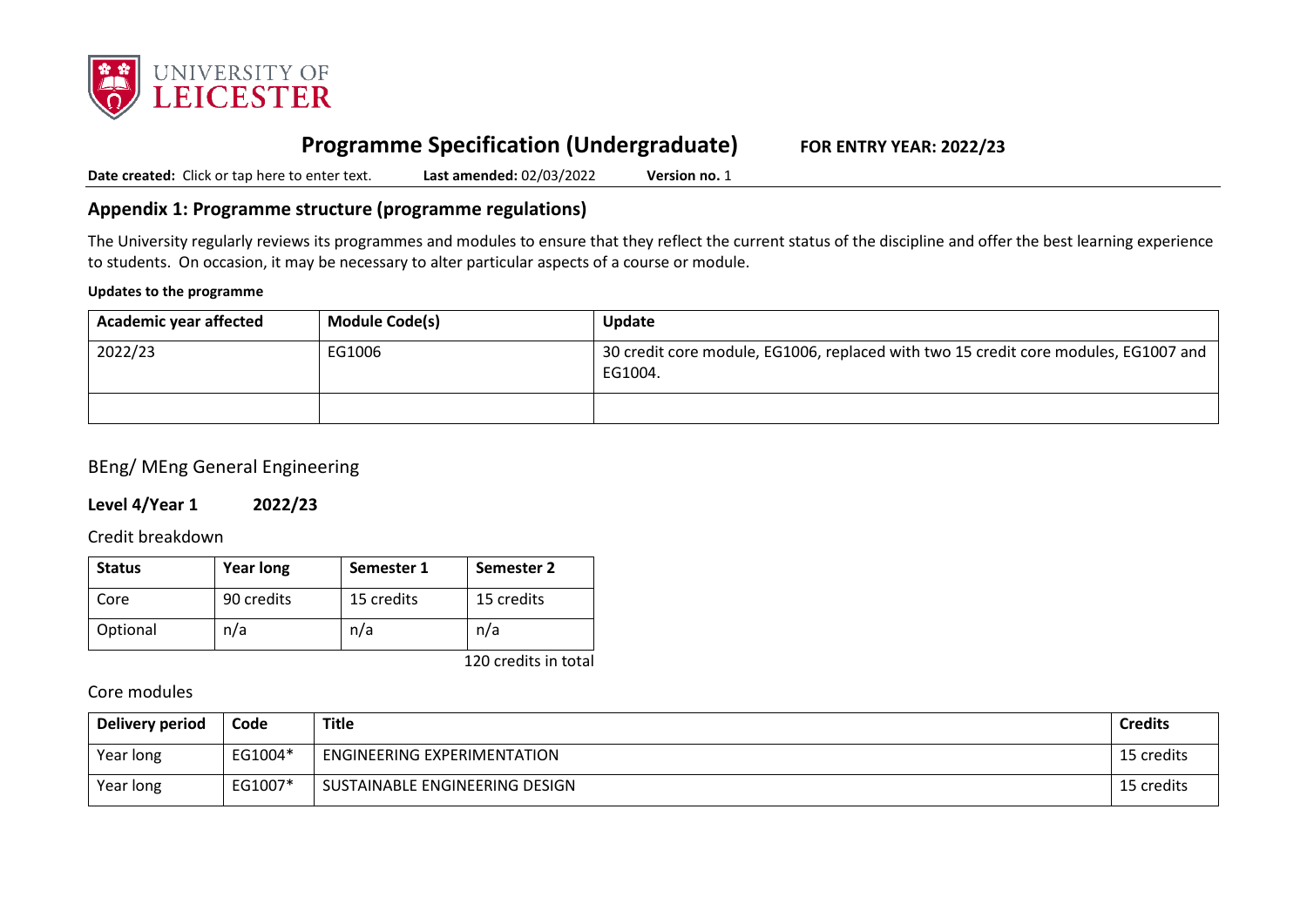| <b>Delivery period</b> | Code     | <b>Title</b>                          | <b>Credits</b> |
|------------------------|----------|---------------------------------------|----------------|
| Year long              | EG1101 * | MECHANICAL ENGINEERING                | 30 credits     |
| Year long              | EG1201 * | ELECTRICAL AND ELECTRONIC ENGINEERING | 30 credits     |
| Sem 1                  | EG1016 * | <b>ENGINEERING MATHEMATICS 1</b>      | 15 credits     |
| Sem <sub>2</sub>       | EG1026 * | <b>ENGINEERING MATHEMATICS 2</b>      | 15 credits     |

### **Notes**

Modules marked with an asterisk are common to all engineering UG programmes

# **Level 5/Year 2 2023/24**

# Credit breakdown

| <b>Status</b> | <b>Year long</b> | Semester 1 | Semester 2 |
|---------------|------------------|------------|------------|
| Core          | 60 credits       | 15 credits | 15 credits |
| Optional      | n/a              | 15 credits | 15 credits |

120 credits in total

# Core modules

| Delivery period  | Code    | <b>Title</b>                             | <b>Credits</b> |
|------------------|---------|------------------------------------------|----------------|
| Year long        | EG2004* | ENGINEERING EXPERIMENTATION AND ANALYSIS | 15 credits     |
| Year long        | EG2006* | INTEGRATED ENGINEERING DESIGN            | 30 credits     |
| Year long        | EG2302* | SYSTEM DYNAMICS AND CONTROL              | 15 credits     |
| Sem 1            | EG2213  | <b>MECHATRONICS</b>                      | 15 credits     |
| Sem <sub>2</sub> | EG2321  | COMPUTATIONAL ENGINEERING METHODS        | 15 credits     |

## **Notes**

Modules marked with an asterisk are common to all Engineering UG programmes.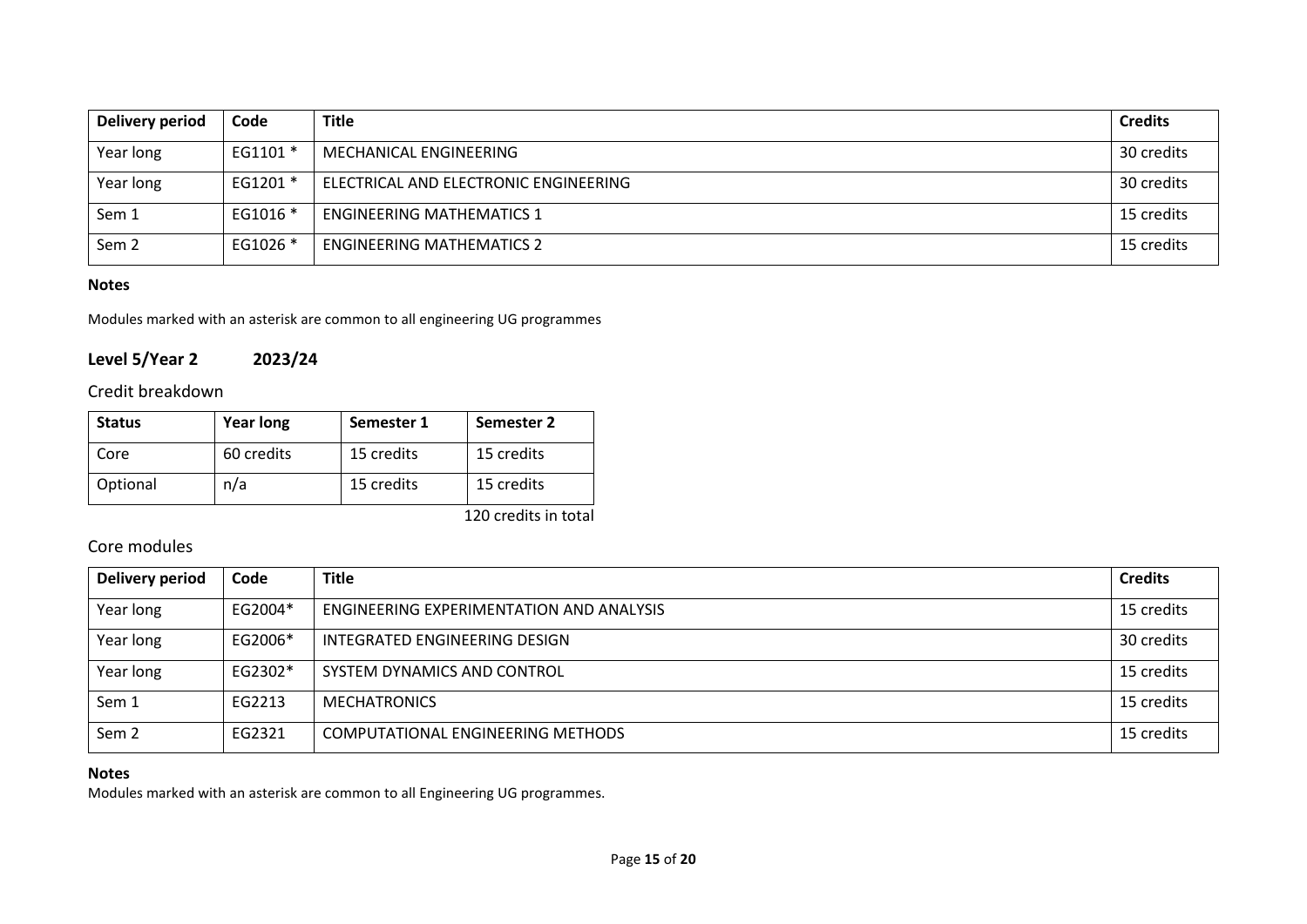# Option modules

| Delivery period | Code   | <b>Title</b>                       | <b>Credits</b> |
|-----------------|--------|------------------------------------|----------------|
| Semester 1      | EG2111 | <b>MATERIALS AND STRUCTURES</b>    | 15 credits     |
| Semester 1      | EG2112 | DYNAMICS AND THERMOFLUIDS          | 15 credits     |
| Semester 2      | EG2121 | <b>MATERIALS PROCESSING</b>        | 15 credits     |
| Semester 2      | EG2122 | APPLIED ENGINEERING THERMODYNAMICS | 15 credits     |

### **Notes**

Choose one optional module from each semester.

# **Level 6/Year 3 2024/25**

# Credit breakdown

| <b>Status</b> | <b>Year long</b> | Semester 1 | Semester 2 |
|---------------|------------------|------------|------------|
| Core          | 45 credits       | 30 credits | 15 credits |
| Optional      | n/a              | 15 credits | 15 credits |

120 credits in total

# Core modules

| Delivery period  | Code    | <b>Title</b>                   | <b>Credits</b> |
|------------------|---------|--------------------------------|----------------|
| Year long        | EG3005* | <b>INDIVIDUAL PROJECT</b>      | 30 credits     |
| Year long        | EG3008* | <b>ENGINEERING MANAGEMENT</b>  | 15 credits     |
| Sem 1            | EG3313  | STATE VARIABLE CONTROL         | 15 credits     |
| Sem 1            | EG3213  | MACHINE LEARNING FOR ENGINEERS | 15 credits     |
| Sem <sub>2</sub> | EG3224  | SUSTAINABLE ELECTRICAL SYSTEMS | 15 credits     |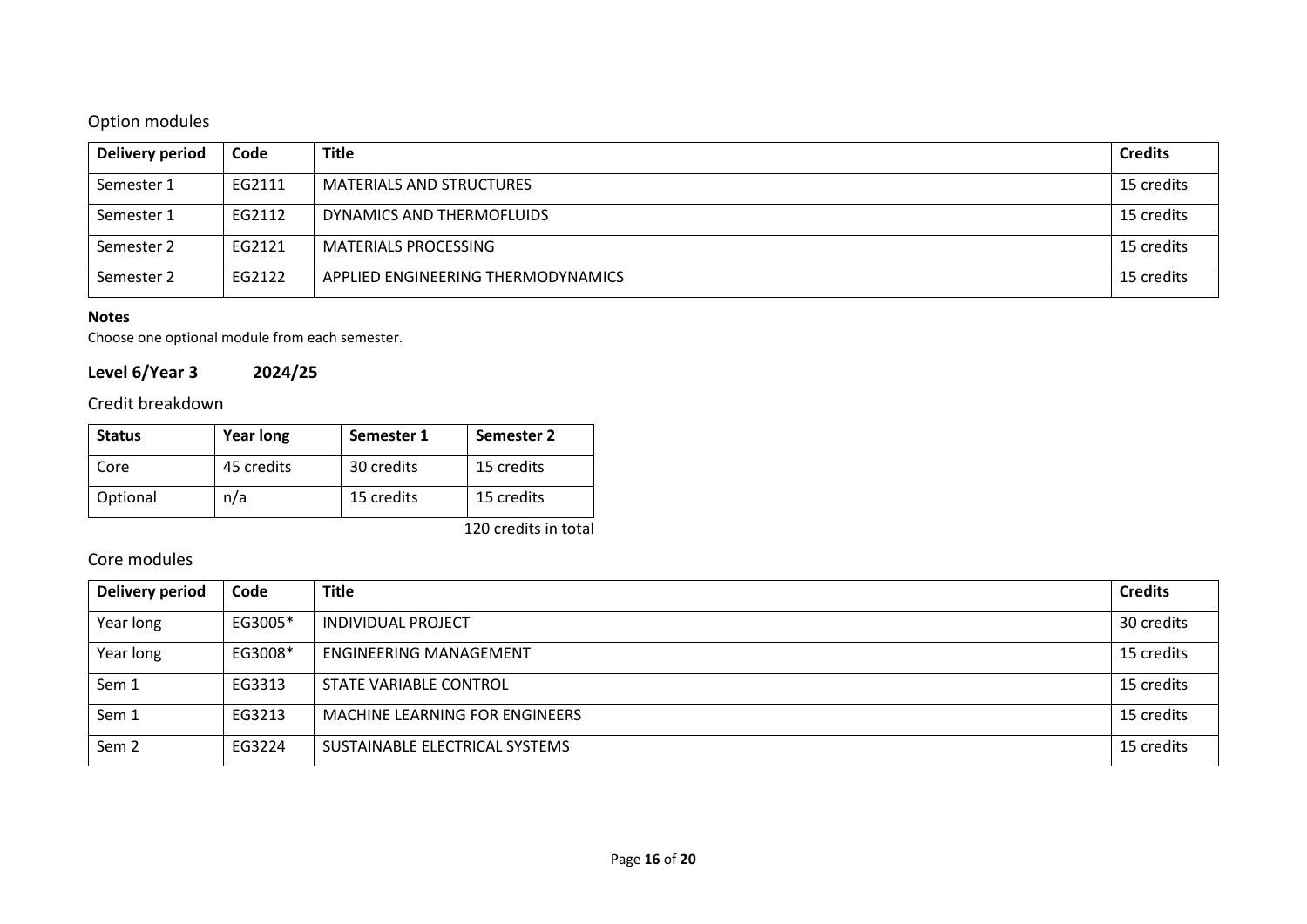# **Notes**

Modules marked with an asterisk are common to all Engineering UG programmes.

# Option modules

| <b>Delivery period</b> | Code   | <b>Title</b>                            | <b>Credits</b> |
|------------------------|--------|-----------------------------------------|----------------|
| Semester 1             | EG3111 | FINITE ELEMENT ANALYSIS AND DESIGN      | 15 credits     |
| Semester 1             | EG3112 | <b>HEAT TRANSFER AND ENERGY SYSTEMS</b> | 15 credits     |
| Semester 2             | EG3124 | TRIBOLOGY IN ENGINEERING DESIGN         | 15 credits     |
| Semester 2             | EG3125 | RIGID-BODY AND STRUCTURAL DYNAMICS      | 15 credits     |
| Semester 2             | EG3323 | DIGITAL CONTROL AND ACTUATORS           | 15 credits     |
| Semester 2             | EG3422 | AEROSPACE MATERIALS AND STRUCTURES      | 15 credits     |

# **Notes**

Choose one optional module from each semester.

# **Level 7/Year 4 2025/26**

Credit breakdown

| <b>Status</b> | <b>Year long</b> | Semester 1 | Semester 2 |
|---------------|------------------|------------|------------|
| Core          | 60 credits       | n/a        | n/a        |
| Optional      | n/a              | 30 credits | 30 credits |

120 credits in total

# Core modules

| Delivery period | Code    | <b>Title</b>                      | <b>Credits</b> |
|-----------------|---------|-----------------------------------|----------------|
| Year long       | EG4007* | <b>GROUP PROJECT</b>              | 30 credits     |
| Year long       | EG4009* | LEADERSHIP AND PROJECT MANAGEMENT | 30 credits     |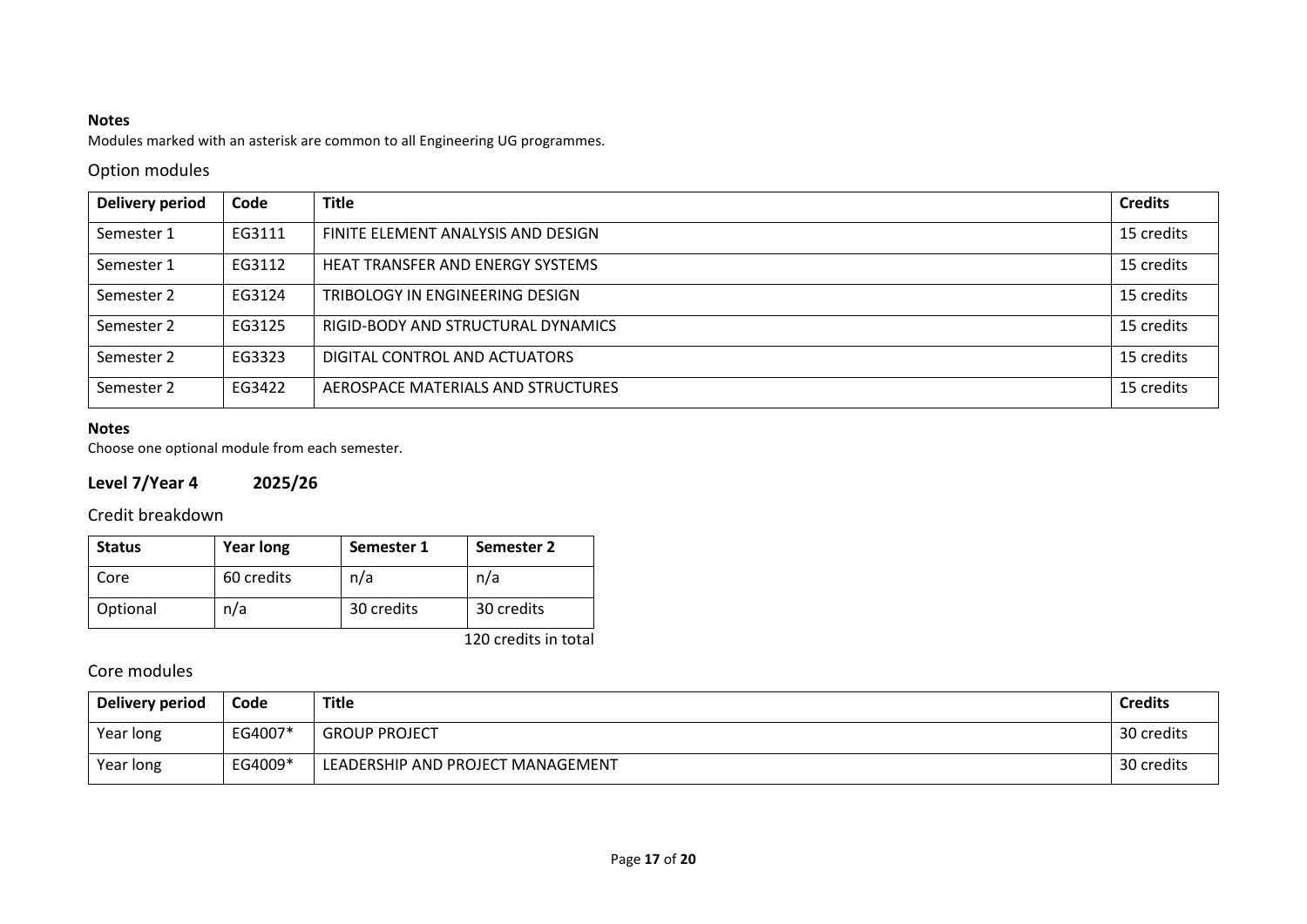### **Notes**

Modules marked with an asterisk are common for all Engineering UG programmes.

# Option modules

| <b>Delivery period</b> | Code   | <b>Title</b>                                 | <b>Credits</b> |
|------------------------|--------|----------------------------------------------|----------------|
| Semester 1             | EG4115 | FLUID INSTABILITY, TRANSITION AND TURBULENCE | 15 credits     |
| Semester 1             | EG4116 | ADVANCED SOLID MECHANICS                     | 15 credits     |
| Semester 1             | EG4211 | ADVANCED ELECTRICAL MACHINES                 | 15 credits     |
| Semester 1             | EG4217 | ADVANCED COMMUNICATIONS                      | 15 credits     |
| Semester 1             | EG4313 | ROTORCRAFT MECHANICS AND CONTROL             | 15 credits     |
| Semester 1             | EG4413 | SYSTEMS ENGINEERING AND SPACECRAFT SYSTEMS   | 15 credits     |
| Semester 2             | EG4125 | COMPUTATIONAL FLUID DYNAMICS                 | 15 credits     |
| Semester 2             | EG4126 | ADVANCED COMPOSITE MATERIALS                 | 15 credits     |
| Semester 2             | EG4221 | ELECTRONICALLY CONTROLLED DRIVES             | 15 credits     |
| Semester 2             | EG4227 | ARTIFICIAL INTELLIGENCE ARCHITECTURES        | 15 credits     |
| Semester 2             | EG4323 | ROBUST AND NON-LINEAR CONTROL                | 15 credits     |
| Semester 2             | EG4324 | SIGNAL PROCESSING                            | 15 credits     |
| Semester 2             | EG4422 | ADVANCED GAS TURBINES                        | 15 credits     |

#### **Notes**

Choose two optional modules in each semester.

# **BEng/MEng degrees WITH INDUSTRY**

For BEng students, the year in industry must be taken in the third year of their course. The schedule for this programme is given below.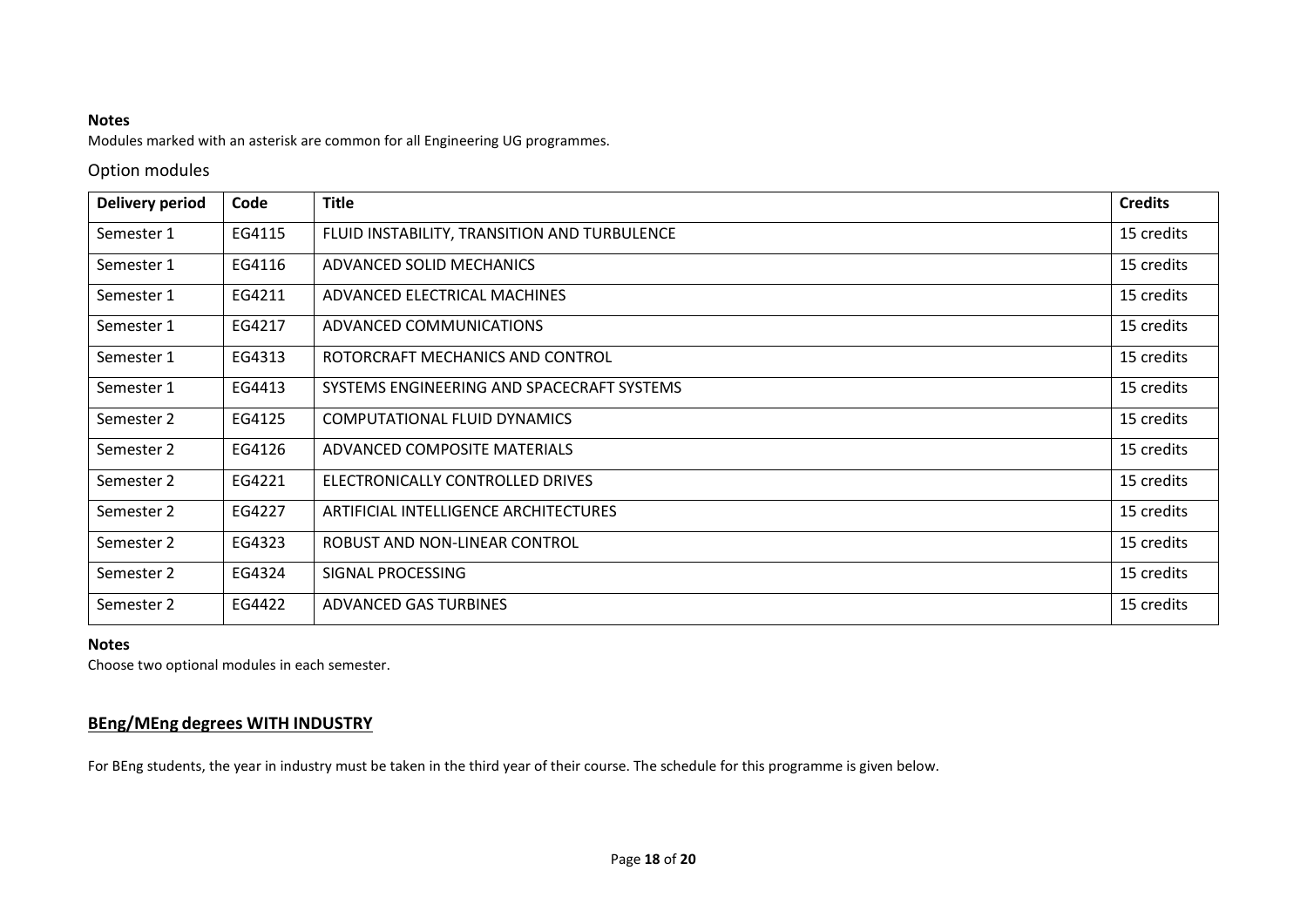For MEng students, a single year in industry can be taken either in the third year or the fourth year of their course. The schedule for MEng students taking a year in industry in their third year is given below. The schedule is similar for MEng students taking the year in industry in their fourth year, with the third year and fourth years interchanged.

BSc with Industry degrees may be awarded as an exit award if students have successfully completed the requirements of the with industry and the University's standard requirements for a Bachelor's degree but have not achieved the Engineering Council's award requirements for accredited engineering degrees codified in sections 10 and 11 above.

#### **FIRST YEAR MODULES**

As the first year of degree programme.

#### **ADDITIONAL SECOND YEAR MODULES**

#### **SEMESTER 1**

#### **Core Modules**

| ADEG221 | Placement Preparation 1 |  |
|---------|-------------------------|--|
|---------|-------------------------|--|

#### **SEMESTER 2**

#### **Core Modules**

| ADEG222<br><b>Placement Preparation 2</b> |  |
|-------------------------------------------|--|
|-------------------------------------------|--|

#### **ADDITIONAL THIRD YEAR MODULES**

#### **Year in Industry**

| $n$ $n$ $n$<br>AVE<br>נגגט׳<br>______ | On Placement |  |
|---------------------------------------|--------------|--|

#### **FOURTH YEAR MODULES**

As the third year of degree programme.

### **FIFTH YEAR MODULES (MEng with Industry only)**

As the fourth year of degree programme.